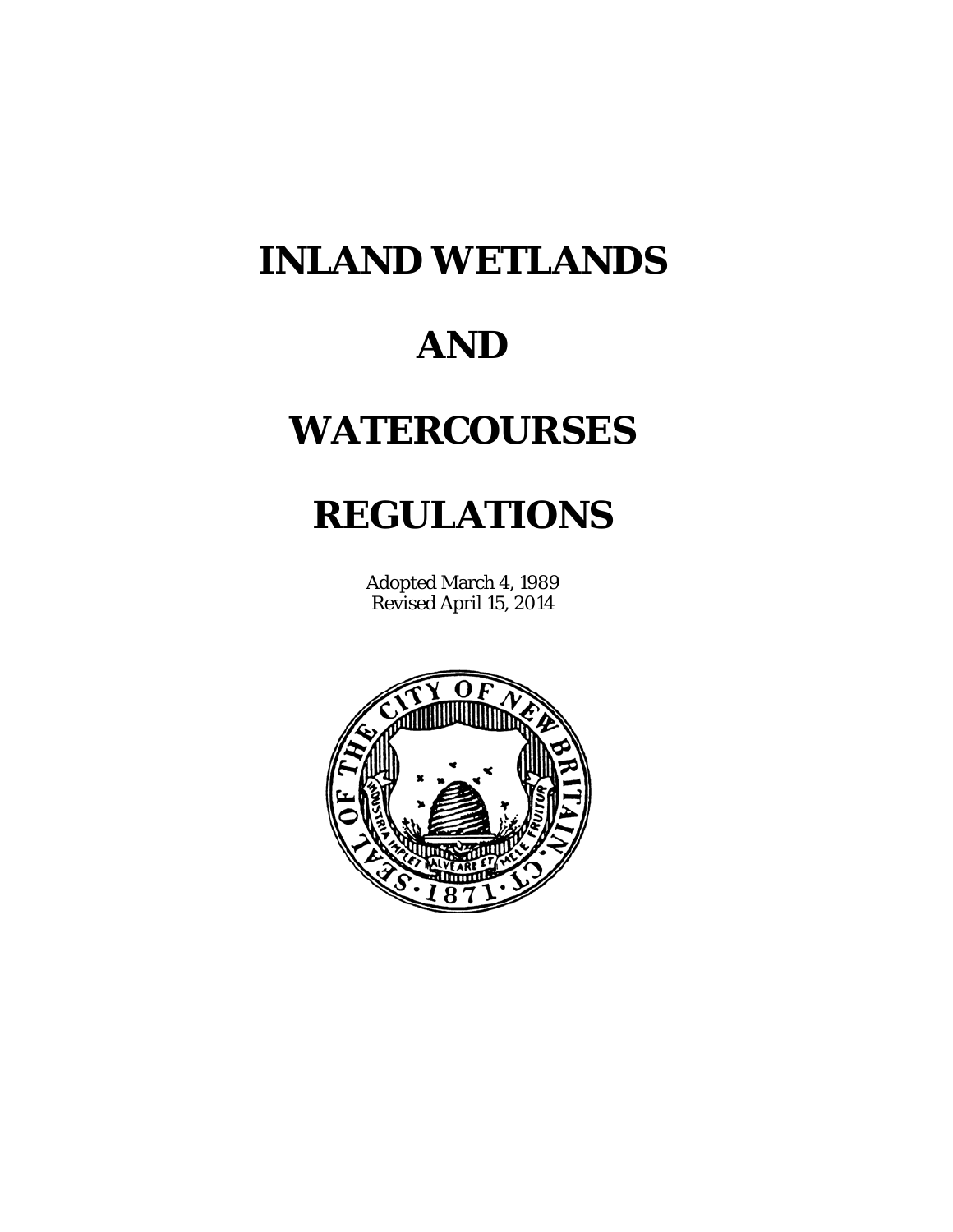| <b>SECTION 1.</b>  |                                           |  |
|--------------------|-------------------------------------------|--|
| <b>SECTION 2.</b>  |                                           |  |
| <b>SECTION 3.</b>  |                                           |  |
| <b>SECTION 4.</b>  | PERMITTED USES AND NONREGULATED USES  10  |  |
| <b>SECTION 5.</b>  |                                           |  |
| <b>SECTION 6.</b>  | REGULATED ACTIVITIES TO BE LICENSED  15   |  |
| <b>SECTION 7.</b>  |                                           |  |
| <b>SECTION 8.</b>  |                                           |  |
| <b>SECTION 9.</b>  |                                           |  |
| <b>SECTION 10.</b> | CONSIDERATIONS FOR DECISION ON PERMITS 25 |  |
| <b>SECTION 11.</b> |                                           |  |
| <b>SECTION 12.</b> |                                           |  |
| <b>SECTION 13.</b> |                                           |  |
| <b>SECTION 14.</b> |                                           |  |
| <b>SECTION 15.</b> |                                           |  |
| <b>SECTION 16.</b> |                                           |  |
| SECTION 17.        |                                           |  |
| <b>SECTION 18.</b> |                                           |  |
| <b>SECTION 19.</b> |                                           |  |
|                    |                                           |  |
|                    |                                           |  |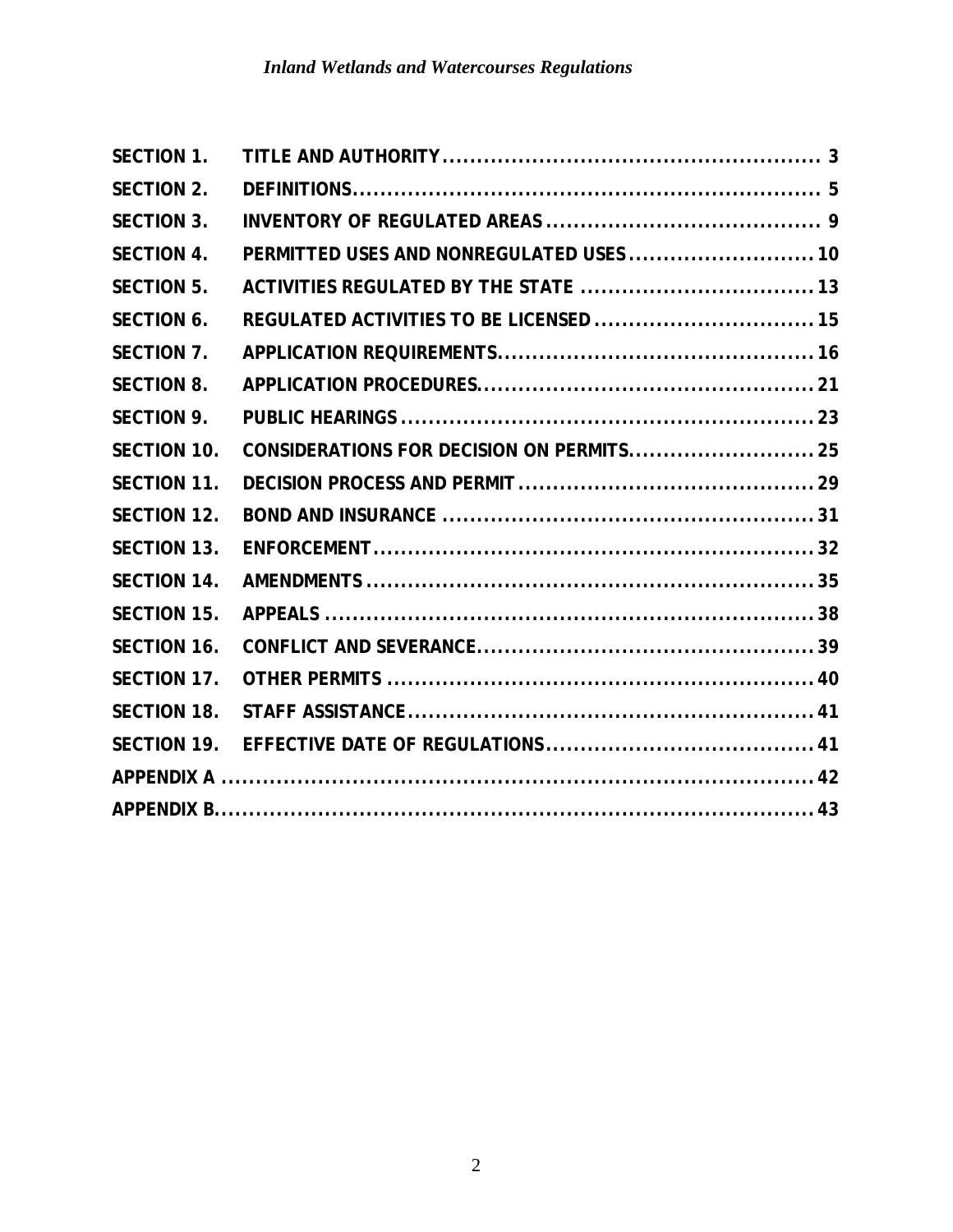#### **SECTION 1. TITLE AND AUTHORITY**

1.1. The inland wetlands and watercourses of the State of Connecticut are an indispensable and irreplaceable but fragile natural resource with which the citizens of the state have been endowed. The wetlands and watercourses are an interrelated web of nature essential to an adequate supply of surface and underground water; to hydrological stability and control of flooding and erosion; to the recharging and purification of groundwater; and to the existence of many forms of animal, aquatic and plant life. Many inland wetland and watercourses have been destroyed or are in danger of destruction because of unregulated use by reason of the deposition, filling or removal of material, the diversion or obstruction of water flow, the erection of structures and other uses, all of which have despoiled, polluted and eliminated wetlands and watercourses. Such unregulated activity has had, and will continue to have, a significant, adverse impact on the environment and ecology of the State of Connecticut and has and will continue to imperil the quality of the environment thus adversely affecting the ecological, scenic, historic and recreational values and benefits of the state for its citizens now and forever more. The preservation and protection of the wetlands and watercourses from random, unnecessary, undesirable and unregulated uses, disturbance or destruction is in the public interest and is essential to the health, welfare and safety of the citizens of the state. It is, therefore, the purpose of these regulations to protect the citizens of the state by making provisions for the protection, preservation, maintenance and use of the inland wetlands and watercourses by minimizing their disturbance and pollution; maintaining and improving water quality in accordance with the highest standards set by federal, state or local authority; preventing damage from erosion, turbidity or siltation; preventing loss of fish and other beneficial aquatic organisms, wildlife and vegetation and the destruction of the natural habitats thereof; deterring and inhibiting the danger of flood and pollution; protecting the quality of wetlands and watercourses for their conservation, economic, aesthetic, recreational and other public and private uses and values; and protecting the state's potable fresh water supplies from the dangers of drought, overdraft, pollution, misuse and mismanagement by providing an orderly process to balance the need for the economic growth of the state and the use of its land with the need to protect its environment and ecology in order to forever guarantee to the people of the state, the safety of such natural resources for their benefit and enjoyment and for the benefit and enjoyment of generations yet unborn.

1.2. These regulations shall be known as the Inland Wetlands and Watercourses Regulations of the City of New Britain.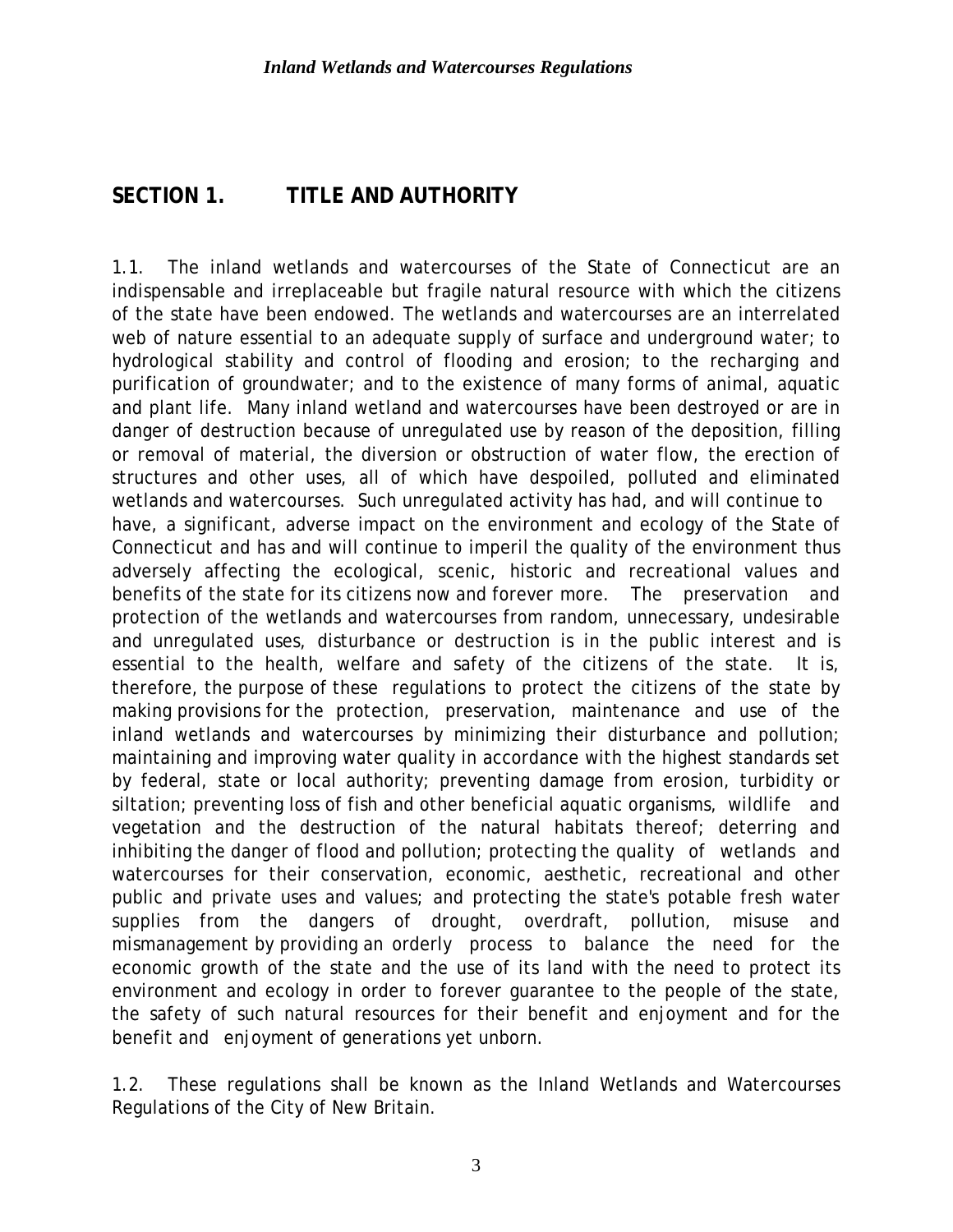1.3. The Conservation Commission of the City of New Britain was established in accordance with city ordinance 2-291 adopted in 1964. On July 18, 1973, the Conservation Commission, by virtue of ordinance 2-291.1 (now 19-34) of the New Britain City Ordinances was given power and responsibility to act as the "Inland Wetland Agency" of the City of New Britain. These regulations shall implement the purposes and provisions of the Inland Wetland and Watercourses Act in the City of New Britain.

1.4. These regulations have been adopted and may be amended, from time to time, in accordance with the provisions of the Inland Wetlands and Watercourses Act and these regulations.

1.5. The Conservation Commission shall enforce all provisions of the Inland Wetlands and Watercourses Act and shall issue, issue with modifications, and deny permits for all regulated activities on inland wetlands and watercourses in the City of New Britain pursuant to Sections 22a-36 to 22a-45, inclusive, of the Connecticut General Statutes, as amended.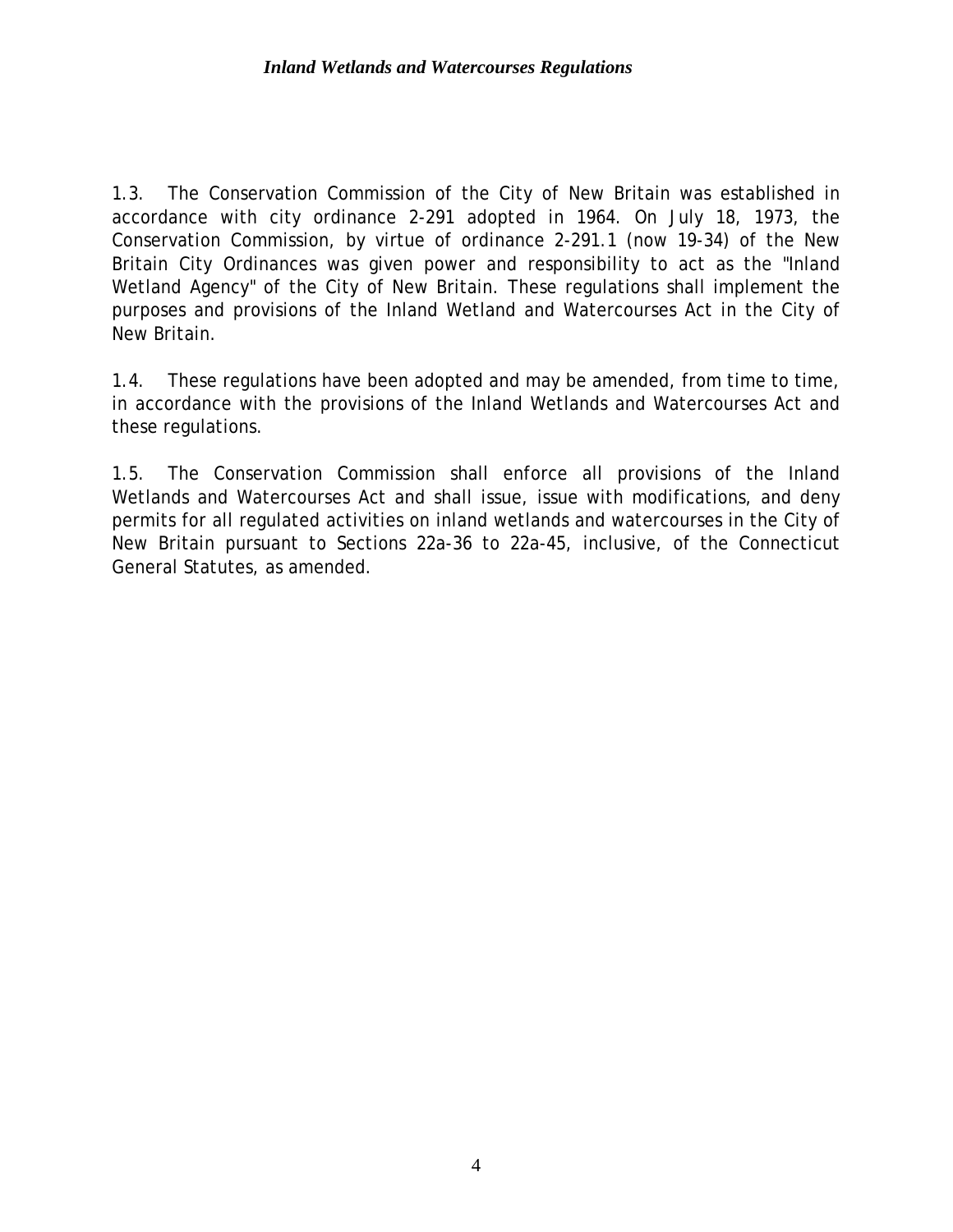# **SECTION 2. DEFINITIONS**

2.1. As used in these regulations: [Amended 3-11-96; Amended 11-10-97]

a. **"Act"** means the Inland Wetland and Watercourses Act, Sections 22a-36 through 22a-45 of the General Statutes, as amended.

**"Agency"** means the Conservation Commission of the City of New Britain.

**"Bogs"** are usually distinguished by evergreen trees and shrubs underlain by peat deposits, poor drainage, and highly acidic conditions.

**"Clear-cutting"** means the harvest of timber in a fashion which removes all trees down to a 2" diameter at breast height.

**"Commission member"** means a member of the Conservation Commission of the City of New Britain.

**"Commissioner of Environmental Protection"** means the Commissioner of the State of Connecticut Department of Environmental Protection.

**"Deposit"** includes, but shall not be limited to fill, grade, dump, place, discharge or emit.

**"Designated agent"** means and individual designated by the agency to carry out its functions and purposes.

**"Discharge"** means emission of any water, substance, or material into wetlands or watercourses whether or not such substance causes pollution.

**"Disturbing the natural and indigenous character of the land"** means that the activity will significantly alter the inland wetland and watercourses by reason of removal or deposition of material, clear cutting, alteration or obstruction of water flow, or will result in the pollution of the wetland or watercourse.

**"Farming"** means use of land for the growing of crops, raising of livestock or other agricultural use.

**"Feasible"** means able to be constructed or implemented consistent with sound engineering principles.

**"License"** means the whole or any part of any permit, certificate of approval or similar form of permission which may be required of any person by the provisions of these regulations under the authority of the Conservation Commission.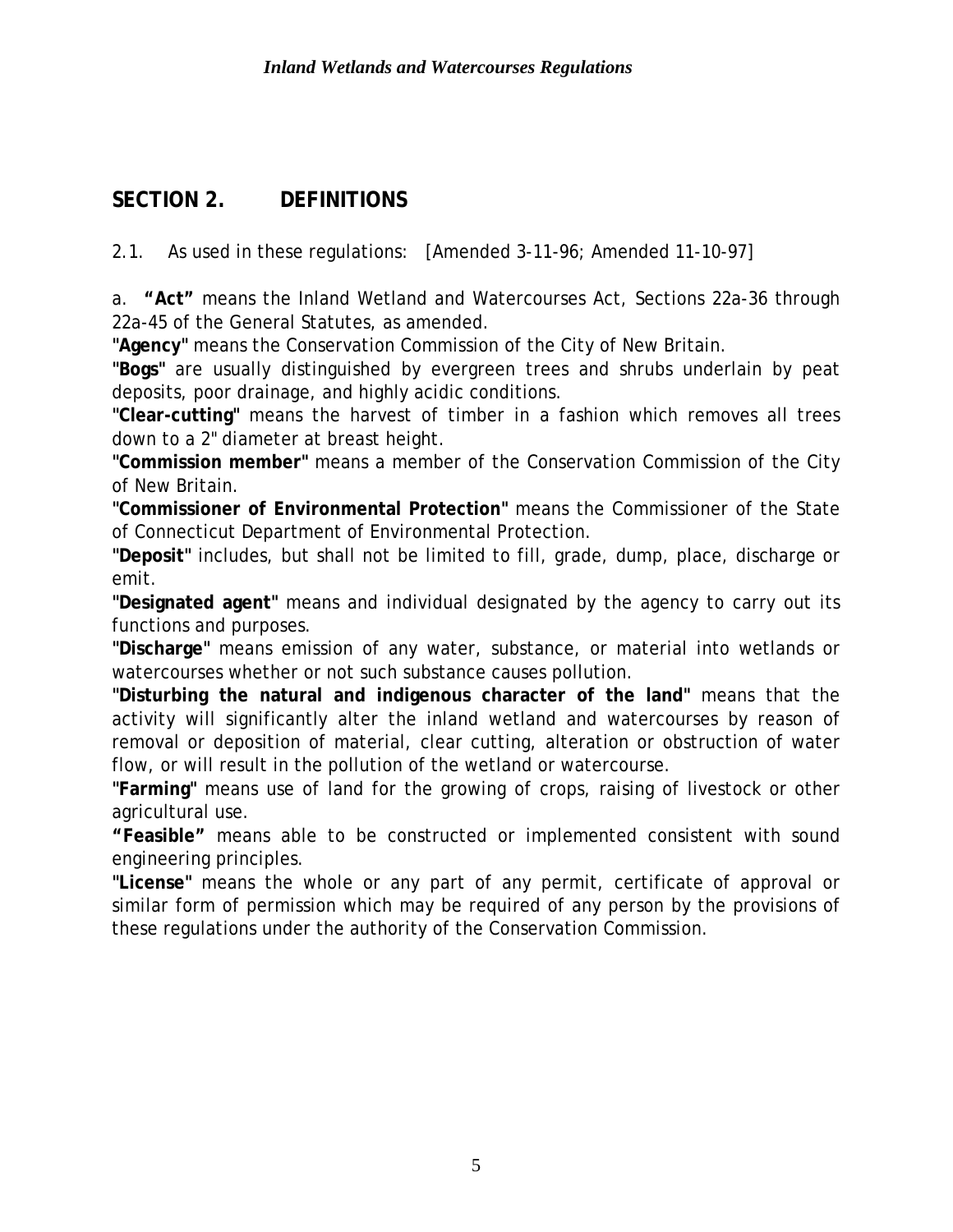**"Management Practice"** means a practice, procedure, activity, structure or facility designed to prevent or minimize pollution or other environmental damage or to maintain or enhance existing environmental quality. Such management practices include, but are not limited to: erosion and sedimentation controls; restrictions on land use or development; construction setbacks from wetlands or watercourses; proper disposal of waste materials; procedures for equipment maintenance to prevent fuel spillage; construction methods to prevent flooding or disturbance of wetlands and watercourses; procedures for maintaining continuous stream flows; confining construction that must take place in watercourses to times when water flows are low and fish and wildlife will not be adversely affected.

**"Marshes"** are areas with soils that exhibit aquatic moisture regimes that are distinguished by the absence of trees and shrubs and are dominated by soft-stemmed herbaceous plants. The water table in marshes is at or above the surface throughout the year, but seasonal fluctuations are encountered and areas of open water six inches or more in depth are common.

**"Material"** means any substance, solid or liquid, organic or inorganic, including but not limited to: soil, sediment, aggregate, land, gravel, clay, bog, peat, mud, debris, sand, refuse or waste.

**"Municipality"** means the City of New Britain, Hartford County, Connecticut.

**"Nurseries"** means land used for propagating trees, shrubs or other plants for transplanting, sale, or for use as stock for grafting.

**"Permit"** means the whole or any part of any license, certificate or approval or similar form of permission which may be required of any person by the provisions of these regulations under the authority of the Conservation Commission.

**"Permittee"** means the person to whom such permit has been issued.

**"Person"** means any person, firm, partnership, association, corporation, company, organization or legal entity of any kind, including municipal corporations, governmental agencies or subdivisions thereof.

**"Pollution"** means harmful thermal effect or the contamination or rendering unclean or impure of any waters of the state by reason of any waste or other materials discharged or deposited therein by any public or private sewer or otherwise so as directly or indirectly to come in contact with any waters. This includes, but is not limited to, erosion resulting from any filling or excavation activity.

**"Prudent"** means economically and otherwise reasonable in light of the social benefits to be derived from the proposed regulated activity provided cost may be considered in deciding what is prudent and further provided a mere showing of expense will not necessarily mean an alternative is imprudent.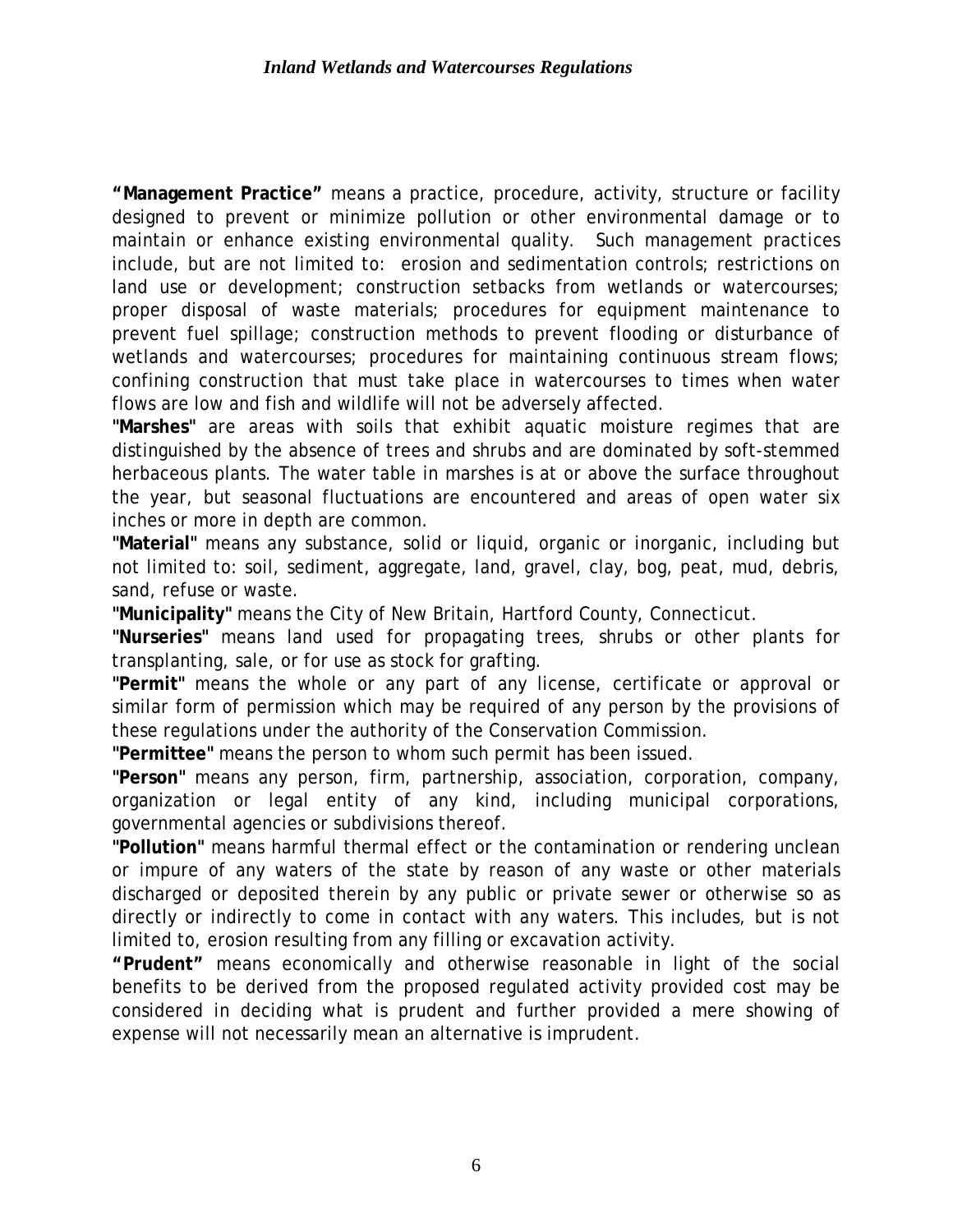**"Regulated Activity"** means any operation within or use of a wetland or watercourse involving removal or deposition of material; or any obstruction, construction, alteration or pollution, of such wetlands or watercourses, but shall not include the specified activities in Section 4 of these regulations.

**"Regulated area"** means any inland wetland or watercourse as defined in these regulations.

**"Remove"** includes, but shall not be limited to, drain, excavate, mine, dig, dredge, suck, grub, clear cut timber, bulldoze, dragline or blast.

**"Rendering unclean or impure"** means any alteration of the physical, chemical or biological properties of any waters of the state, including, but not limited to, change in odor, color, turbidity or taste.

**"Significant impact activity"** means any activity, including, but not limited to, the following activities which may have a major effect or significant impact on the area for which an application has been filed or on another part of the inland wetland or watercourse system:

1. Any activity involving a deposition or removal of material which will or may have a major effect or significant impact on the regulated area or on another part of the inland wetland or watercourse system, or

2. Any activity which substantially changes the natural channel or may inhibit the natural dynamics of a watercourse system, or

3. Any activity which substantially diminishes the natural capacity of an inland wetland or watercourse to support desirable fisheries, wildlife, or other biological life, prevent flooding, supply water, assimilate waste, facilitate drainage, provide recreation or open space or other functions, or

4. Any activity which causes substantial turbidity, siltation or sedimentation in a wetland or watercourse, or

5. Any activity which causes a substantial diminution of flow of a natural watercourse, or groundwater levels of the regulated area, or

6. Any activity which causes or has the potential to cause pollution of a wetland or watercourse, or

7. Any activity which destroys unique wetland or watercourse areas having demonstrable scientific or educational value.

**"Soil Scientist"** means an individual duly qualified in accordance with standards set by the Office of Personnel Management (formerly the U.S. Civil Service Commission.)

**"Swamps"** are areas with soils that exhibit aquic moisture regimes and are dominated by wetland trees and shrubs.

**"Submerged lands"** means those lands which are inundated by water on a seasonal or more frequent basis.

**"Town"** means the City of New Britain, Hartford County in the State of Connecticut.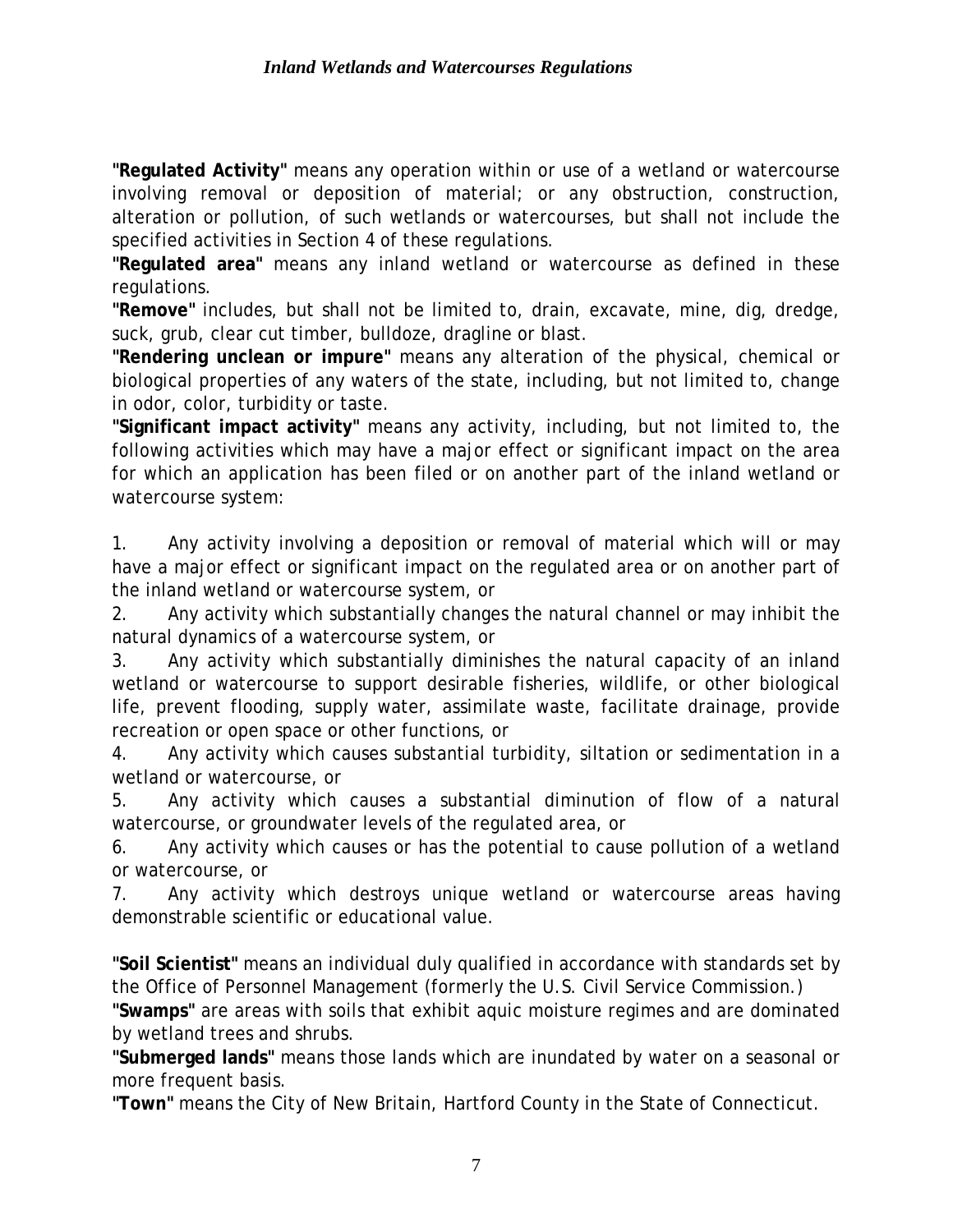**"Waste"** means sewage or any substance, liquid, gaseous, solid or radioactive, which may pollute or tend to pollute any of the waters of the Town.

**"Watercourses"** means rivers, streams, brooks, waterways, lakes, ponds, marshes, swamps, bogs, and all other bodies of water, natural or artificial, vernal or intermittent, public or private, which are contained within, flow through or border upon the Town or any portion thereof not regulated pursuant to section 22a-28 through 22a-35, inclusive. Intermittent watercourses shall be delineated by a defined permanent channel and bank and the occurrence of two or more of the following characteristics: (A) evidence of scour or deposits of recent alluvium or detritus, (b) the presence of standing or flowing water for a duration longer than a particular storm incident; and (C) the presence of hydrophytic vegetation.

**"Wetlands"** means land, including submerged land as defined in Section 2.1(aa) of these regulations, not regulated pursuant to section 22a-28 through 22a-35, inclusive, of the Connecticut General Statutes, which consists of any of the soil types designated as poorly drained, very poorly drained, alluvial and floodplain by the National Cooperative Soils Survey, as it may be amended from time to time, of the Natural Resources Conservation Service of the U.S. Department of Agriculture (USDA). Such areas may include filled, graded, or excavated sites which possess an aquic (saturated) soil moisture regime as defined by the USDA Cooperative Soil Survey.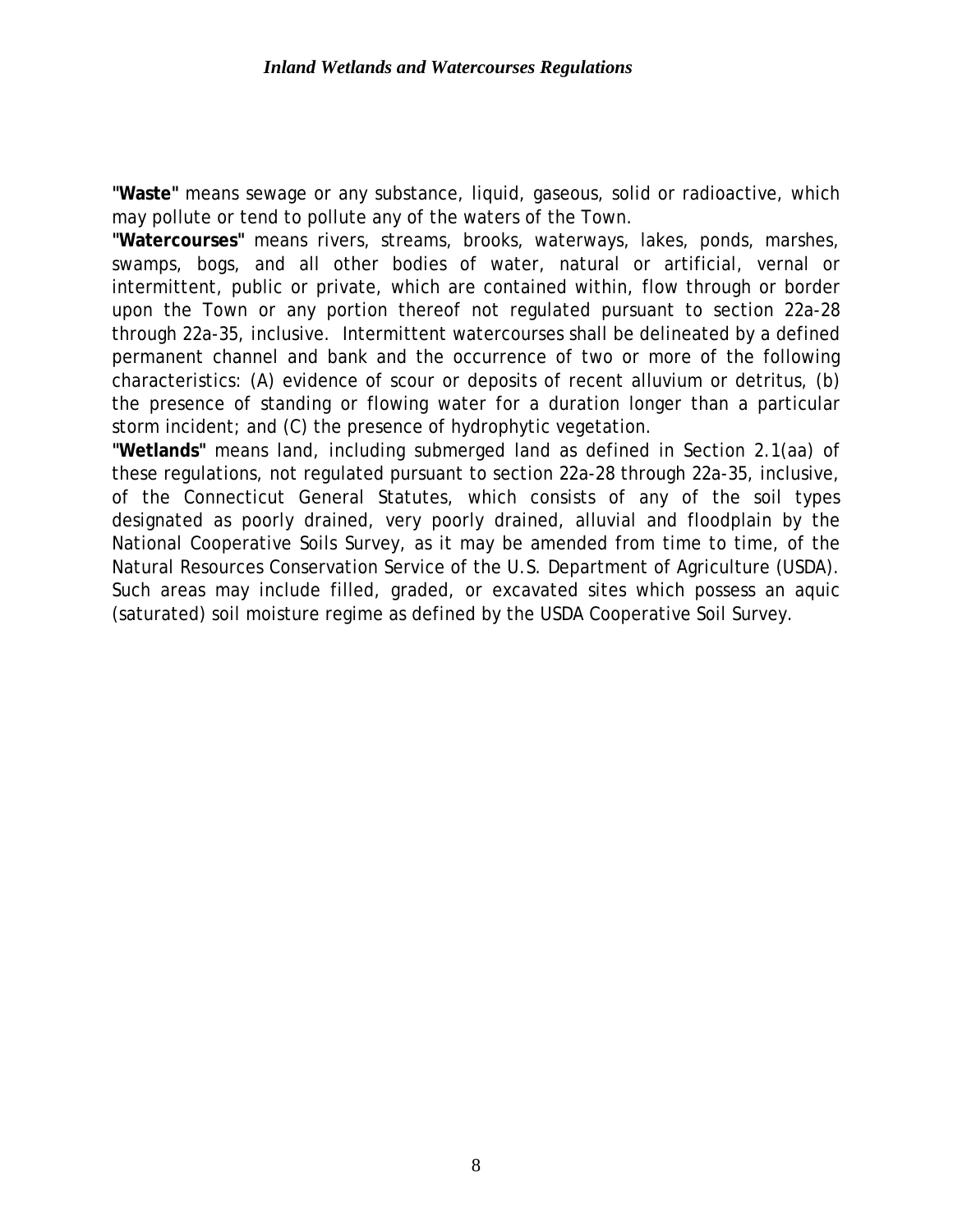# **SECTION 3. INVENTORY OF REGULATED AREAS**

3.1. The map of regulated areas, entitled "Inland Wetlands and Watercourses Map, New Britain, Connecticut," prepared in 1974 delineates the general location and boundaries of inland wetlands and the general location of watercourses. Copies of this map are available for inspection in the office of the Town Clerk and the City Plan Department. In all cases, the precise location of regulated areas shall be determined by the actual character of the land, the distribution of wetland soil types, and locations of watercourses. The Commission may use aerial photography, remote sensing imagery, resource mapping, soils maps, site inspection observations or other information in determining the location of the boundaries of wetlands and watercourses. [Amended 3-11-96]

3.2. Any property owner who disputes the designation of any part of his or her land as a regulated area on the Inland Wetlands and Watercourses Map, may petition the agency to change the designation. All petitions for a map change shall be submitted in writing and shall include all relevant facts and circumstances which support the change. The petitioner shall be submitted in writing and shall include all relevant facts and circumstances which support the change. The petitioner shall provide proof that the designation is inapplicable. Documentation in accordance with Section 14 of these regulations may be required of property owner when the agency requires an accurate delineation of regulated areas.

3.3. The Inland Wetland Agency or its designated agent(s) shall inventory and maintain current records of all regulated areas within the town. The Agency may amend its map from time to time as information becomes available relative to more accurate delineation of wetlands and watercourses within the town. Such map amendments are subject to the public hearing process outlined in Section 14 of these regulations.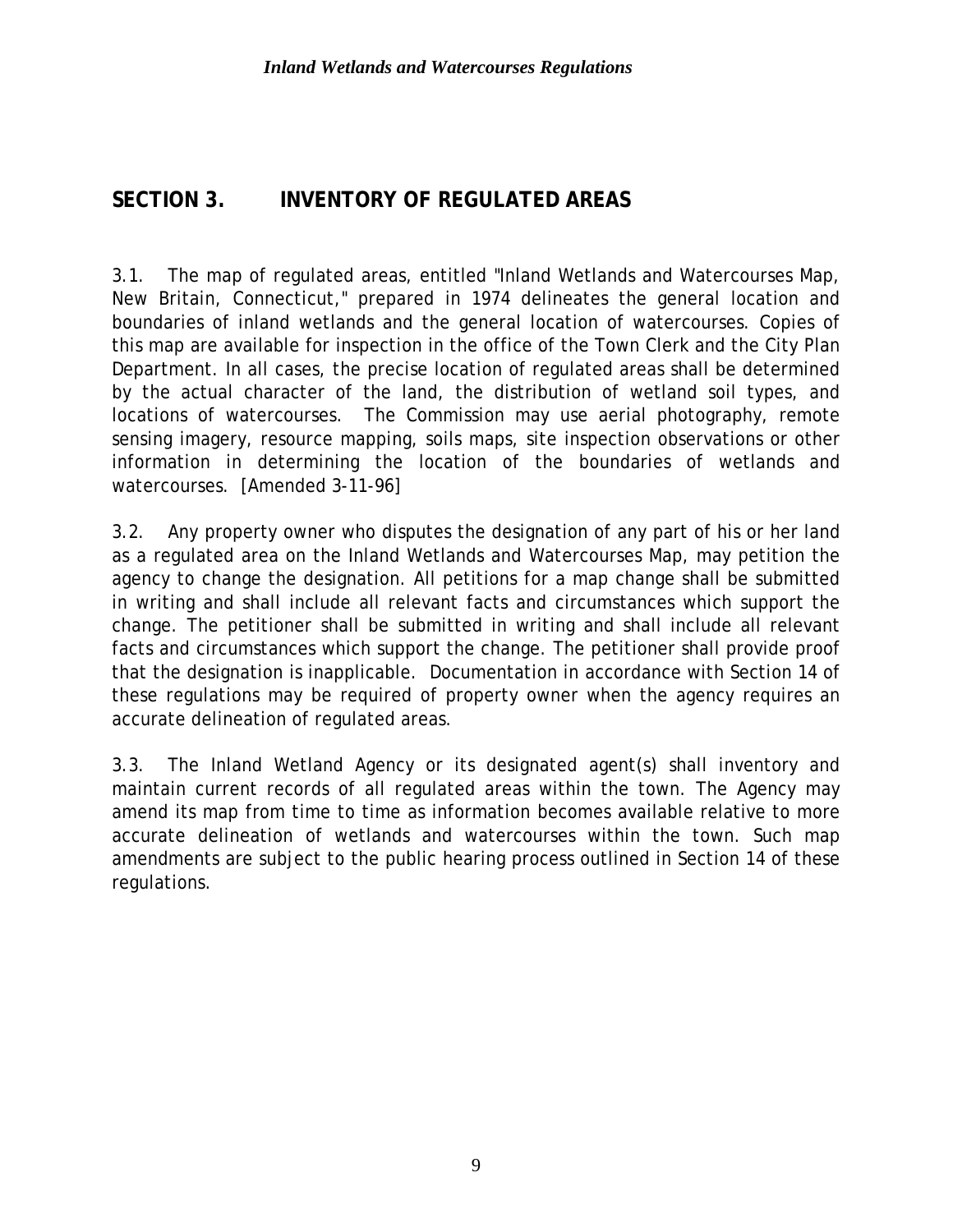# **SECTION 4. PERMITTED USES AND NONREGULATED USES**

4.1. The following operations and uses shall be permitted in inland wetlands and watercourses, as of right:

a. Grazing, farming, nurseries, gardening and harvesting of crops and farm ponds of three acres or less essential to the farming operation, and activities conducted by, or under the authority of, the Department of Environmental Protection for the purposes of wetland or watercourse restoration or enhancement or mosquito control. The provisions of this section shall not be construed to include road construction or the erection of buildings not directly related to the farming operation, relocation of watercourses with continual flow, filling or reclamation of wetlands or watercourses with continual flow, clear cutting of timber except for the expansion of agricultural crop land, or the mining of top soil, peat, sand, gravel or similar material from wetlands or watercourses for the purposes of sale; [Amended 5-11-98]

b. A residential home (A) for which a building permit has been issued or (B) on a subdivision lot, provided the permit has been issued or the subdivision has been approved by a municipal planning, zoning or planning and zoning commission as of the effective date of promulgation of the municipal regulations pursuant to subsection (b) of section 22a-42a, or as of July 1, 1974, which ever is earlier, and further provided no residential home shall be permitted as of right pursuant to this subsection unless the building permit was obtained on or before July 1, 1987. The individual claiming a use of wetlands permitted as a right under this subsection shall document the validity of said right by providing a certified copy of the building permit and a site plan showing proposed and existing topographic contours, house and well locations, septic system, driveway, approval dates or other necessary information to document his entitlement; [Amended 5-8-12]

c. Boat anchorage or mooring, not to include dredging or dock construction;

d. Uses incidental to the enjoyment or maintenance of residential property, such property defined as equal to or smaller than the largest minimum residential lot site permitted anywhere in the municipality and containing a residence. Such incidental uses shall include maintenance of existing structures and landscaping, but shall not include removal or deposition of substantial amounts of material from or into a wetland or watercourse, or diversion or alteration of a watercourse.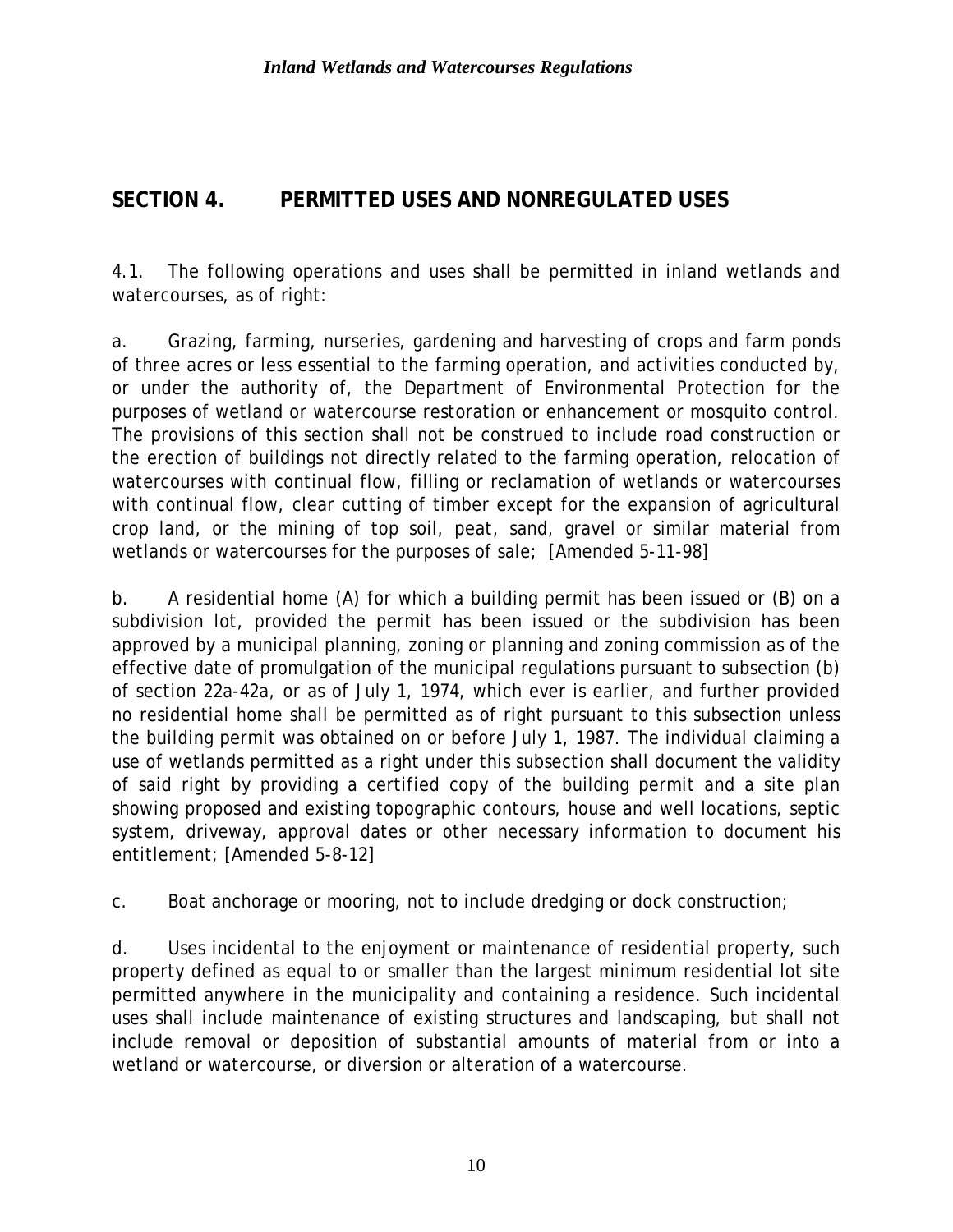e. Construction and operation, by water companies as defined by Section 16-1 of the General Statutes or by municipal water supply systems as provided for in Chapter 102, of the Connecticut General Statutes, of dams, reservoirs and other facilities necessary to the impounding, storage and withdrawal of water in connection with public water supplies except as provided in Sections 22a-401 and 22a-410 of the General Statutes; [Amended 5-8-12]

f. Maintenance relating to any drainage pipe which existed before the effective date of any municipal regulations adopted pursuant to section 22a-42a of the Connecticut General Statutes or July 1, 1974, whichever is earlier, provided such pipe is on a property which is zoned as residential but which does not contain hydrophytic vegetation. For purposes of this subdivision, maintenance means removal of accumulated leaves, soil, and other debris whether by hand or machine, while the pipe remains in place; and [Amended 5-8-12]

g. Withdrawals of water for fire emergency purposes. [Added 5-8-12]

4.2. The following operations and uses shall be permitted as nonregulated uses in wetlands and watercourses, provided they do not disturb the natural and indigenous character of the wetland or watercourse by removal or deposition of material, alteration or obstruction of water flow or pollution of the wetland or watercourse:

a. Conservation of soil, vegetation, water, fish, shellfish, and wildlife. Such operation or use may include, but is not limited to, minor work to control erosion, or to encourage proper fish, wildlife and silviculture management practices; and [Amended 5-8-12]

b. Outdoor recreation including the use of play and sporting areas, golf courses, field trials, nature study, hiking, horseback riding, swimming, skin and scuba diving, camping, boating, water skiing, trapping, hunting, fishing and shellfishing and crosscountry skiing where otherwise legally permitted and regulated; and [Amended 5-8-12]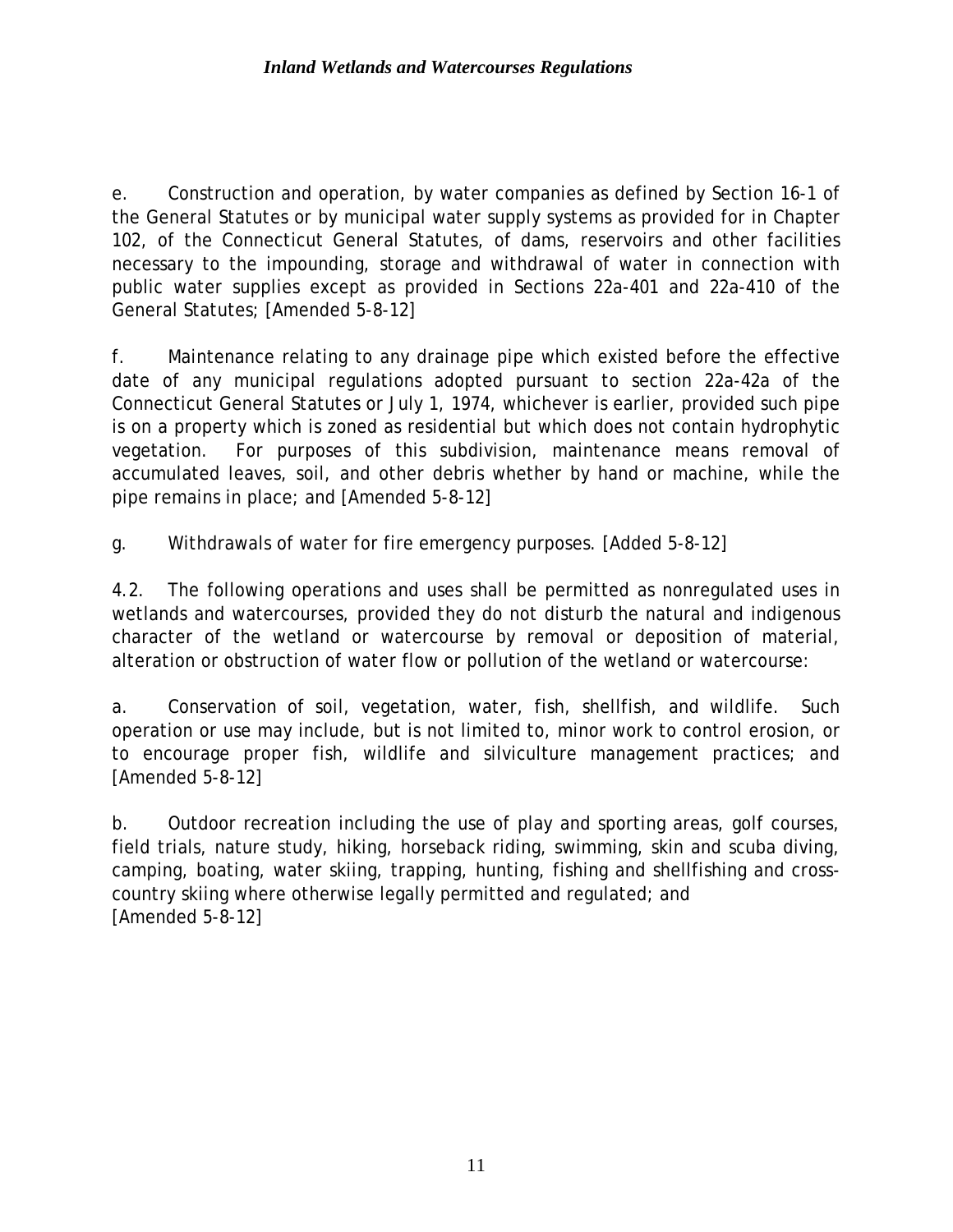#### *Inland Wetlands and Watercourses Regulations*

c. The installation of a dry hydrant by or under the authority of a municipal fire department provided such hydrant is only used for firefighting purposes and there is no alternative access to a public water supply. For purposes of this section, "dry hydrant" means a non-pressurized pipe system that: (A) is readily accessible to fire department apparatus from a proximate public road, (B) provides for the withdrawal of water by suction to such fire department apparatus, and (C) is permanently installed into an existing lake, pond or stream that is a dependable source of water. [Added 5-8-12]

4.3. All activities in wetlands or watercourses involving filling excavation, dredging, clear cutting, grading and excavation or any other alteration or use of a wetland or watercourse not specifically permitted by this section shall require a permit from the Agency in accordance with Section 6 of these regulations.

4.4. To carry out the purposes of this section, any person proposing to carry out a permitted or nonregulated operation or use of a wetland or watercourse, which may disturb the natural and indigenous character of the land, shall, prior to commencement of such operation or use, notify the agency on a form provided by it, and provide the Agency with sufficient information to enable it to properly determine that the proposed operation and use is a permitted or nonregulated use of the wetland or watercourse. The Agency or its designated agent shall rule that the proposed operation or use is a permitted or a nonregulated use of operation or that a permit is required. Such ruling shall be in writing and shall be made no later than the next regularly scheduled meeting of the Agency following the meeting at which the request was received. The designated agent for the Agency may make such ruling on behalf of the agency at any time.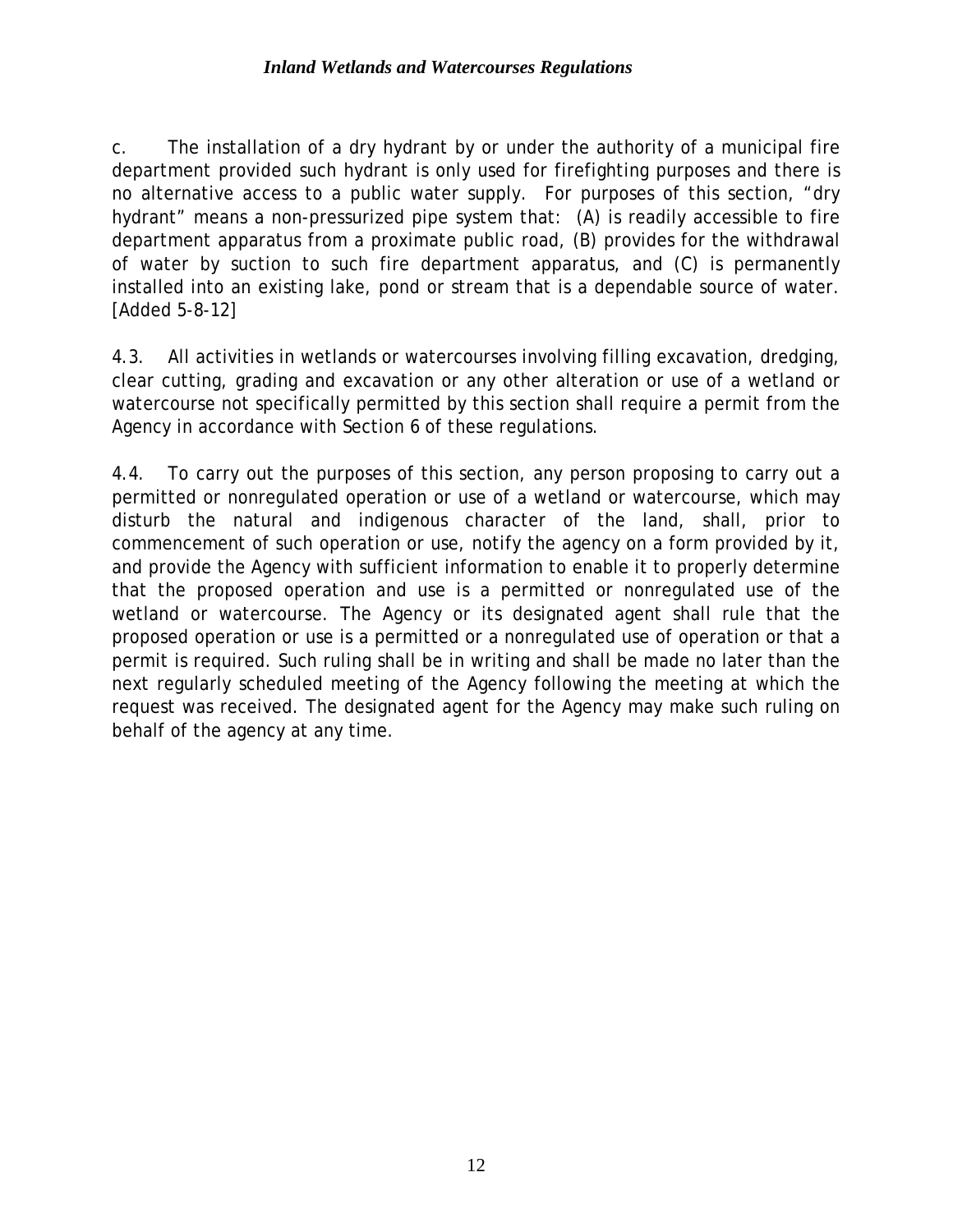## **SECTION 5. ACTIVITIES REGULATED BY THE STATE**

5.1. In addition to any permit or approval required by the agency, the Commissioner of Environmental Protection shall regulate activities in or affecting wetlands or watercourses subject to the following jurisdiction:

a. Construction or modification of any dam pursuant to Sections 22a-401 through 22a-410 of the General Statutes, as amended;

b. Construction or placement of any obstruction within stream channel encroachment lines pursuant to Sections 22a-342 through 22a-349 of the General Statutes, as amended;

c. Construction or placement of any structure or obstruction within the tidal, coastal or navigable waters of the state pursuant to Sections 22a-359 through 22a-363 or in designated tidal wetlands pursuant to Sections 22a-28 through 22a-35 of the General Statutes, as amended;

d. Diversion of water in excess of fifty thousand (50,000) gallons per day or any surface waters of the state where the tributary watershed area above the point of diversion is 100 acres or larger pursuant to Sections 22a-365 through 22a-378 of the General Statutes, as amended;

e. Discharges into the waters of the state pursuant to Section 22a-430 of the General Statutes, as amended;

f. Discharge of fill or dredged materials into the wetlands and watercourses of the state pursuant to Section 401 of the Federal Clean Water Act, as amended, for activities regulated by the U.S. Army Corps of Engineers under Section 404 of the Federal Clean Water Act.

5.2. The Commissioner of Environmental Protection shall have exclusive jurisdiction over regulated activities and other activities, in or affecting wetlands or watercourses, undertaken by any department, agency or instrumentality of the state of Connecticut, except any local or regional board of education, (1) after an advisory decision on such license or permit has been rendered to the commissioner by the wetland agency of the municipality within which such wetland is located or (2) thirty-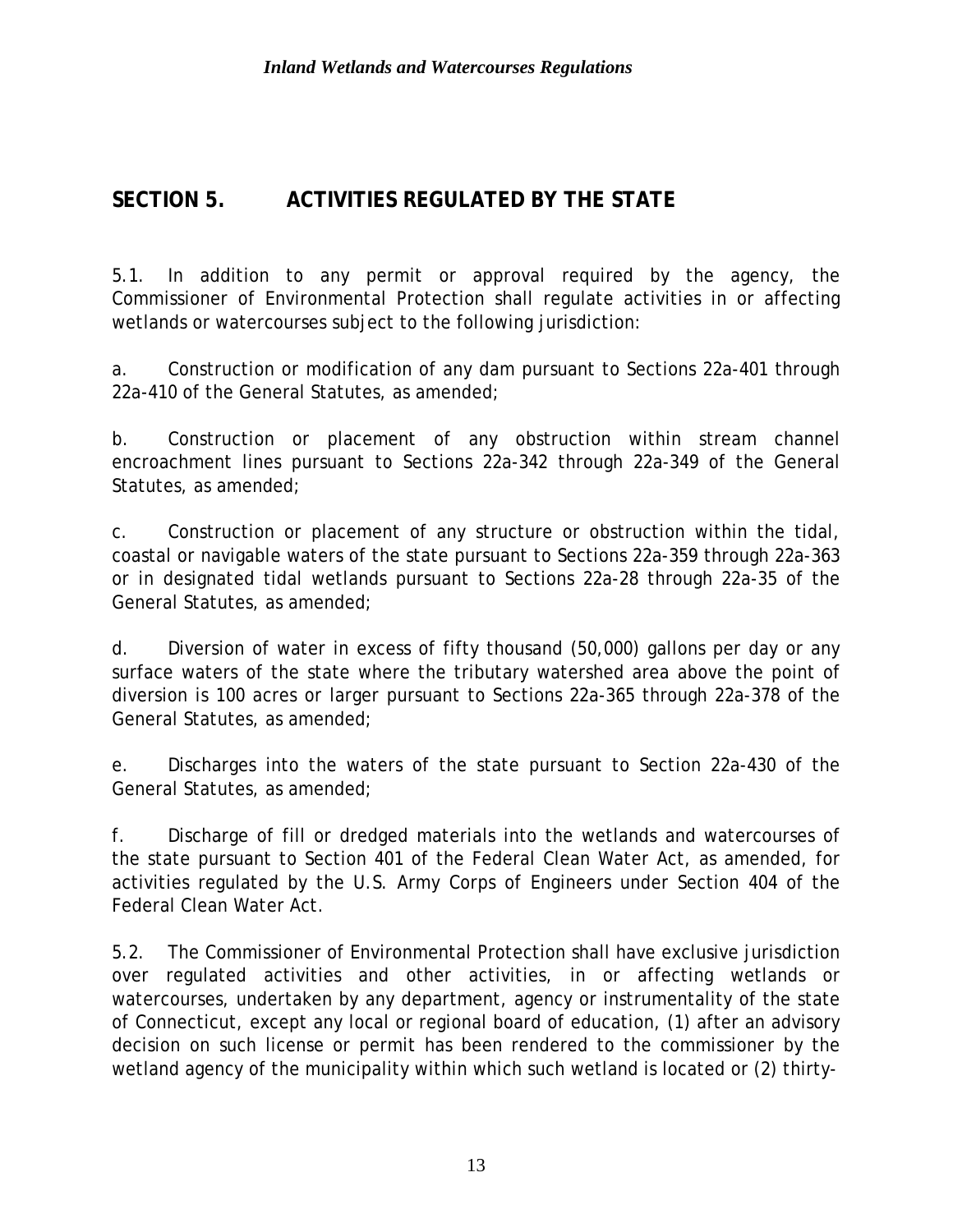#### *Inland Wetlands and Watercourses Regulations*

five days after receipt by the commissioner of such application, whichever occurs first.

5.3. The Commissioner of Environmental Protection shall have exclusive jurisdiction over tidal wetlands designated and regulated pursuant to Sections 22a-28 through 22a-35 of the General Statutes.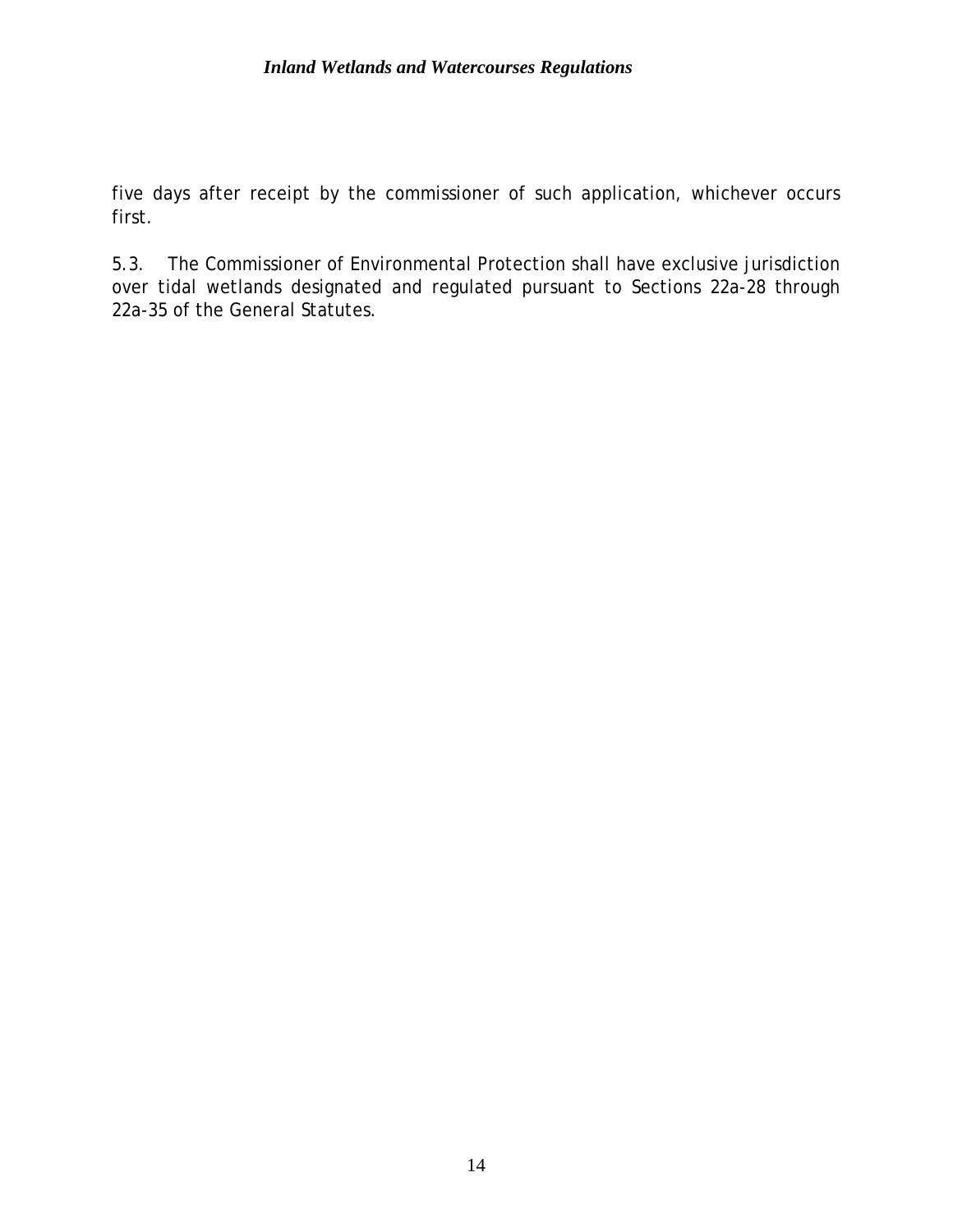### **SECTION 6. REGULATED ACTIVITIES TO BE LICENSED**

6.1. No person shall conduct or maintain a regulated activity without first obtaining a permit for such activity from the Conservation Commission of the City of New Britain.

6.2. The Agency shall regulate any operation within or use of a wetland or watercourse involving removal or deposition of material, or any obstruction, construction, alteration or pollution, of such wetlands or watercourses and any other regulated activity, unless such operation or use is permitted or non-regulated pursuant to Section 4 of these regulations.

6.3. Any person found to be conducting or maintaining a regulated activity without the prior authorization of the City of New Britain Conservation Commission, or violating any other provision of these regulations, shall be subject to the enforcement proceedings and penalties prescribed in Section 13 of these regulations and any other remedies as provided by law.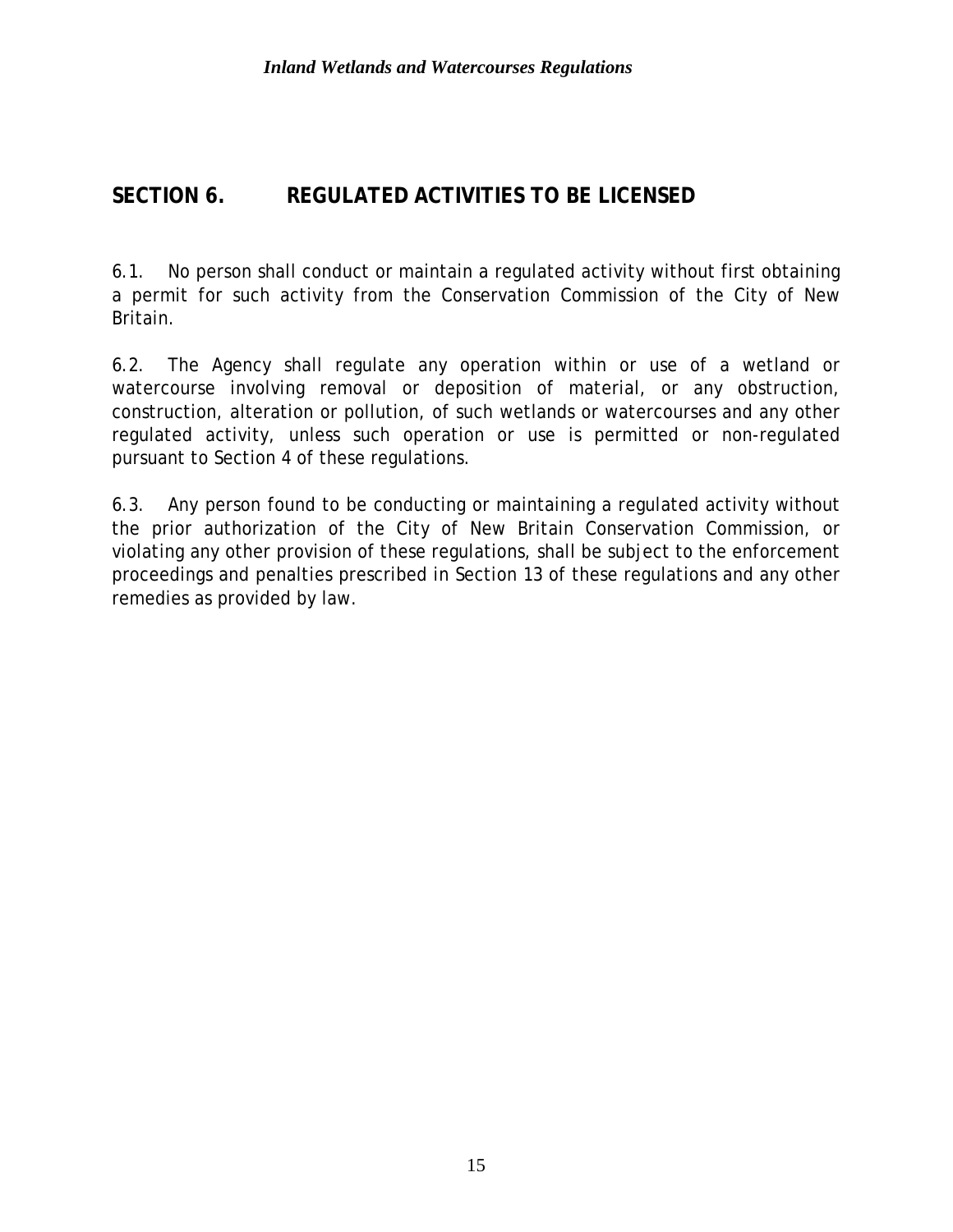### **SECTION 7. APPLICATION REQUIREMENTS**

7.1. Any person wishing to undertake a regulated activity shall apply for a permit on a form entitled "City of New Britain Conservation Commission - Application for Permit." An application shall include an application form and such information as prescribed by Section 7.4 and, in the case of a significant activity, by Section 7.5 of these regulations. Application forms may be obtained in the offices of the City Plan Department in the City of New Britain.

7.2. If an application to the New Britain City Plan Commission for subdivision or resubdivision of land involves land containing a wetland or watercourse, the applicant shall, in accordance with Section 8-3(g) or 8-26, as applicable, of the Connecticut General Statutes, submit an application for a permit to the Agency in accordance with this section, no later than the day the subdivision application is filed. [Amended 11-10-97]

7.3. All applications shall contain such information that is necessary for a fair and informed determination of the issues.

7.4. The Agency and the applicant may hold a pre-application meeting to determine whether or not the proposed application involves a significant impact activity. Whenever possible the determination relative to significant impact activities should be made at the pre-application meeting. The Agency should state the reasons why the activity was deemed significant impact activity in writing. [Amended 11-10-97]

7.5. All applications shall include the following information in writing:

a. The applicant's name, home and business address and telephone numbers;

b. The owner's name, address and telephone number and written consent if the applicant is not the owner of the property involved in the application;

c. Applicant's interest in the land;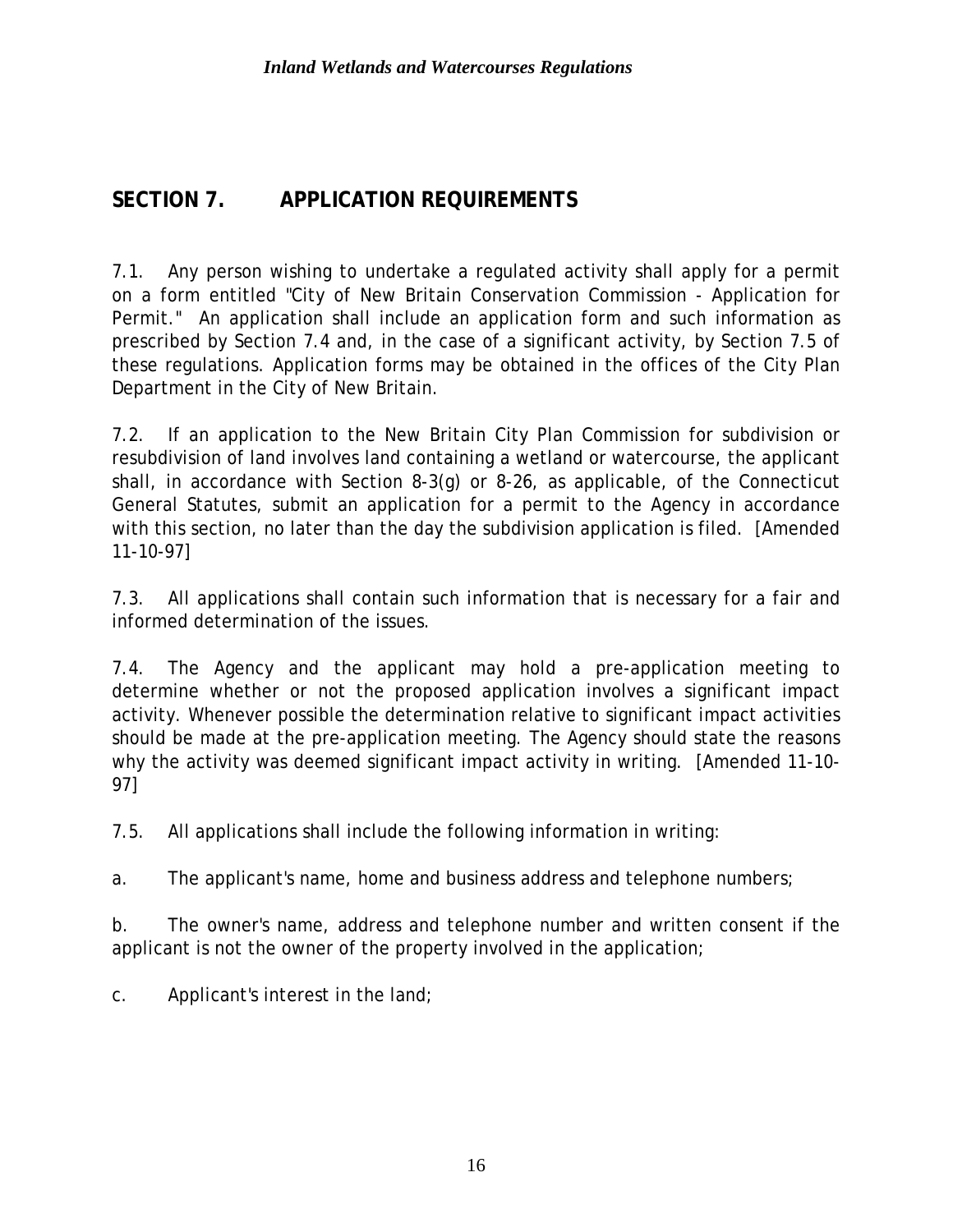d. The geographical location of the property which is to be affected by the proposed activity, including but not limited to a description of the land in sufficient detail to allow identification of the inland wetlands and watercourses, a computation of the area(s) (in acres or square feet) of wetland or watercourse disturbance, soil type(s) and vegetation;

e. The purpose and a description of the proposed activity and proposed erosion and sedimentation controls and other management practices and mitigation measures which may be considered as a condition of issuing a permit for the proposed regulated activity including, but not limited to (1) prevent or minimize pollution or other environmental damage, (2) maintain or enhance existing environmental quality, or (3) in the following order of priority: restore, enhance and create productive wetland or watercourse resources; [Amended 11-10-97]

f. Alternatives considered by the applicant and why the proposal to alter wetlands set forth in the application was chosen; [Amended 11-10-97]

g. A site plan showing existing and proposed conditions in relation to wetlands and watercourses and identifying any further activities associated with, or reasonably related to, the proposed regulated activity which are made inevitable by the proposed regulated activity and which may have an impact on wetlands or watercourses;

h. Names and addresses of adjacent property owners;

i. Certification that the applicant is familiar with all the information provided in the application and is aware of the penalties for obtaining a permit through deception or through inaccurate or misleading information;

j. Authorization for the commissioners and agents of the Agency to inspect the property, at reasonable times, both before and after a final decision has been issued;

k. Any other information the Agency deems necessary to the understanding of what the applicant is proposing;

l. Submission of the appropriate filing fee based on the fee schedule established in Section 7.9 of these Regulations.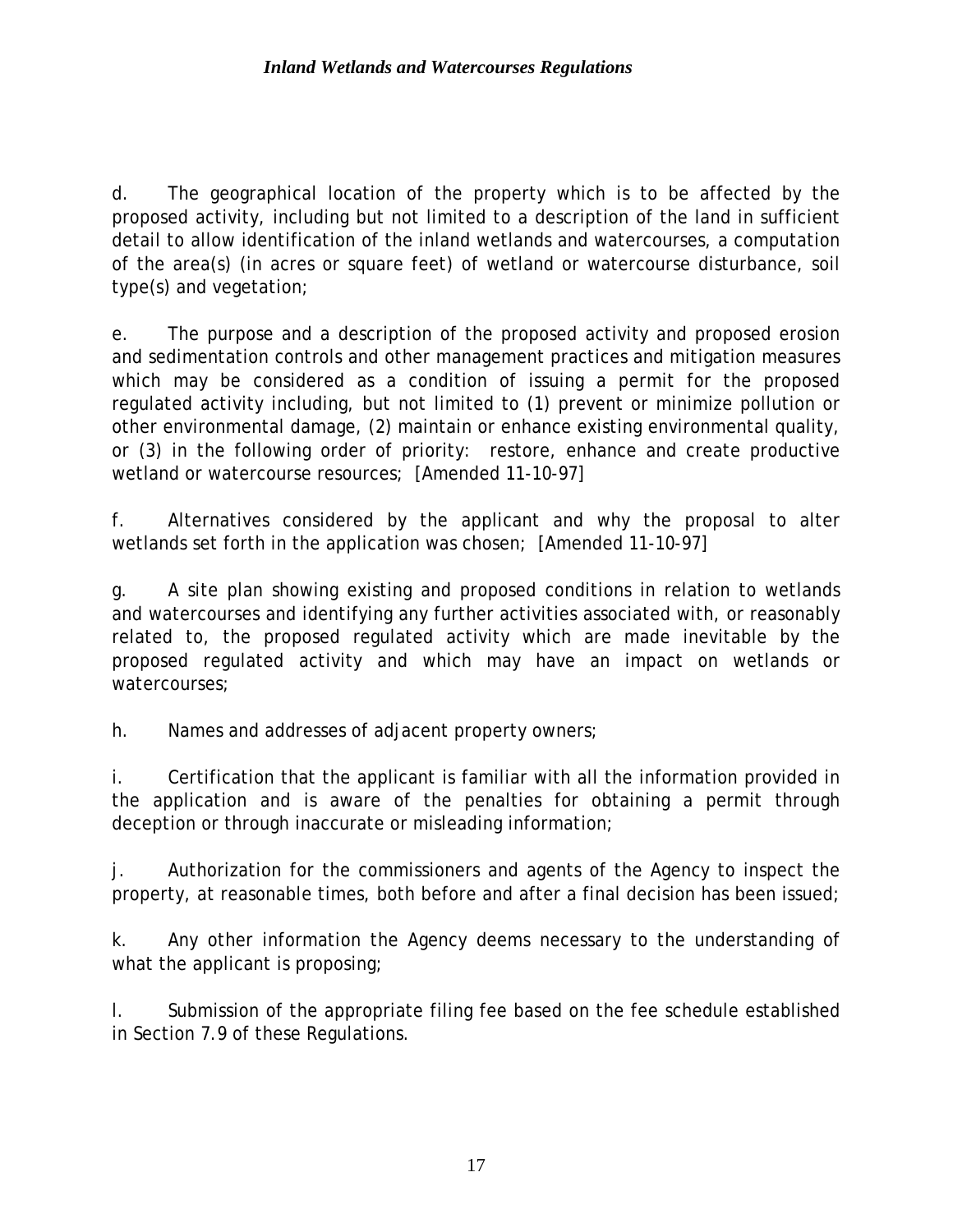7.6. If the proposed activity involves a significant impact activity as determined by the Agency and defined in Section 2.1.y of these regulations, additional information, based on the nature and anticipated effects of the activity, including but not limited to the following is required: [Amended 11-10-97]

a. Site plans for the proposed use or operation and the property which will be affected, which show existing and proposed conditions, wetland and watercourse boundaries, land contours, boundaries of land ownership, proposed alterations and uses of wetlands and watercourses, and other pertinent features of the development drawn by a licensed surveyor, professional engineer or landscape architect registered in the State of Connecticut or by such other qualified person;

b. Engineering reports and analyses and additional drawings to fully describe the proposed project and any filling, excavation, drainage or hydraulic modifications to watercourses;

c. Mapping of soil types consistent with the categories established by the National Cooperative Soil Survey of the U.S. Soil Conservation Service (the Agency may require the applicant to have the wetlands delineated in the field by a soil scientist and that the field delineation be incorporated onto the site plans) the wetlands shall be delineated in the field by a soil scientist and the soil scientist's filed delineation shall be incorporated onto the site plans; [Amended 11-10-97]

d. Description of the ecological communities and functions of the wetlands or watercourses involved with the application and the effects of the proposed regulated activities on these communities and wetland functions;

e. Description of how the applicant will change, diminish, or enhance the ecological communities and functions of the wetlands or watercourses involved in the application, and with each alternative, and a description of why each alternative considered was deemed neither feasible nor prudent;

f. Analysis of chemical or physical characteristics of any fill material;

g. Measures which mitigate the impact of the proposed activity. Such measures include, but are not limited to, plans or actions which avoid destruction or diminution of wetland or watercourse functions, recreational uses and natural habitats, which prevent flooding, degradation of water quality, erosion and sedimentation and obstruction of drainage, or which otherwise safeguard water resources.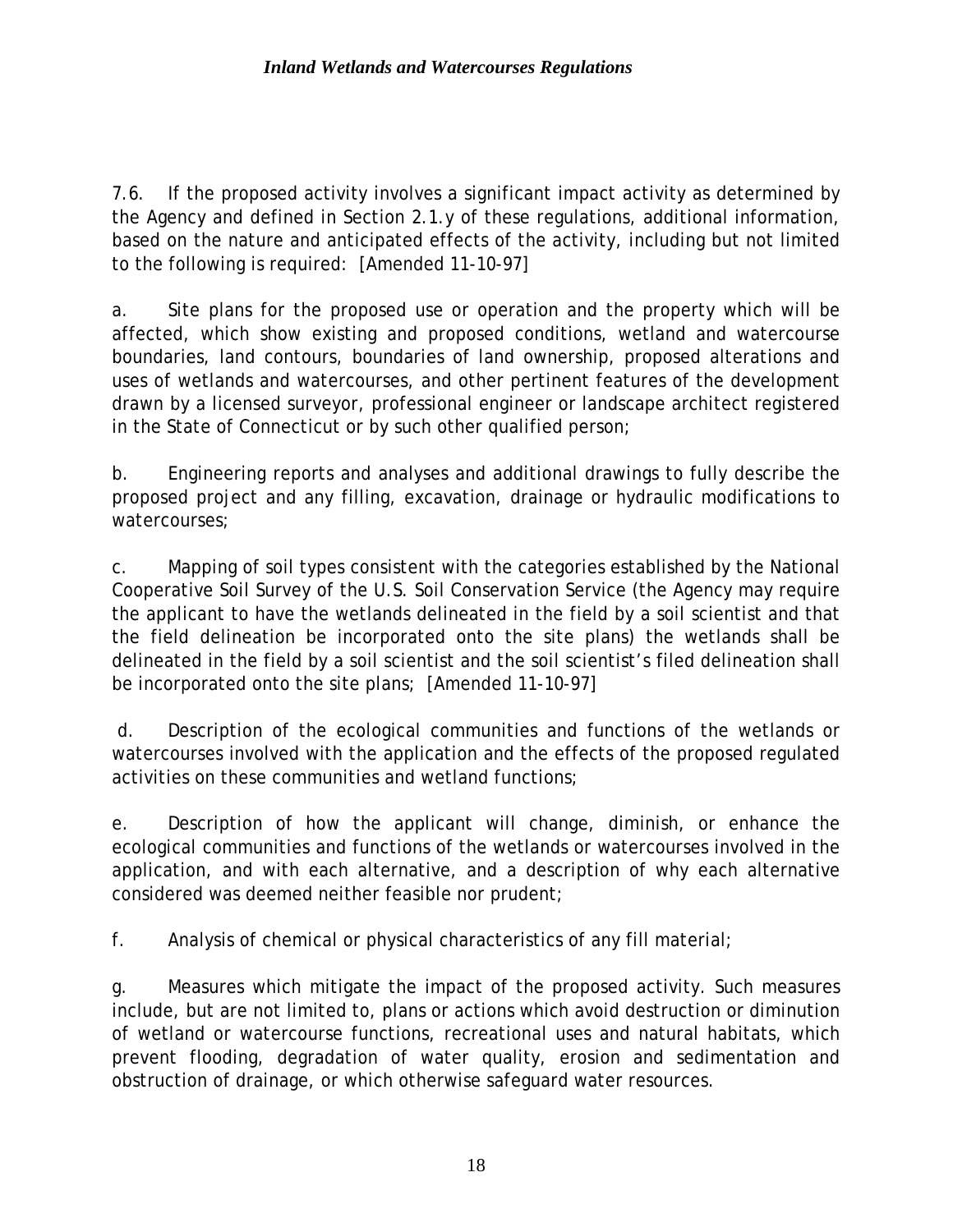7.7. The applicant shall certify whether:

a. Any portion of the property on which the regulated activity is proposed is located within 500 feet of the boundary of an adjoining municipality;

b. Traffic attributable to the completed project on the site will use streets within the adjoining municipality to enter or exit the site;

c. Sewer or water drainage from the project site will flow through and impact the sewage or drainage system within the adjoining municipality; or,

d. Water run-off from the improved site will impact streets or other municipal or private property within the adjoining municipality.

7.8. Four (4) copies of all application materials shall be submitted to comprise a complete application or as is otherwise directed, in writing, by the Conservation Commission.

7.9. Any application to extend the expiration date of a previously issued permit or amend an existing permit shall be filed with the Agency at least sixty-five (65) days prior to the expiration date for the permit in accordance with Subsections 8.4 through 8.8 of these Regulations. Any application for amendment, renewal or extension shall be made in accordance with this Section provided:

a. The application may incorporate by reference the documentation and record of the original application;

b. The application shall state the reason why the authorized activities where not initiated or completed within the time specified in the permit;

c. The application shall describe any changes in facts or circumstances involved with or affecting wetlands or watercourses or the property for which the permit was issued;

d. The Agency may accept an untimely application to extend the expiration date of a permit if the authorized activity is ongoing and allow the continuation of work beyond the expiration date if in its judgment, the permit is likely to be extended and the public interest or environment will be best served by not interrupting the activity. The application shall describe the extent of work completed at the time of filing and schedule for completing the activities authorized in the permit.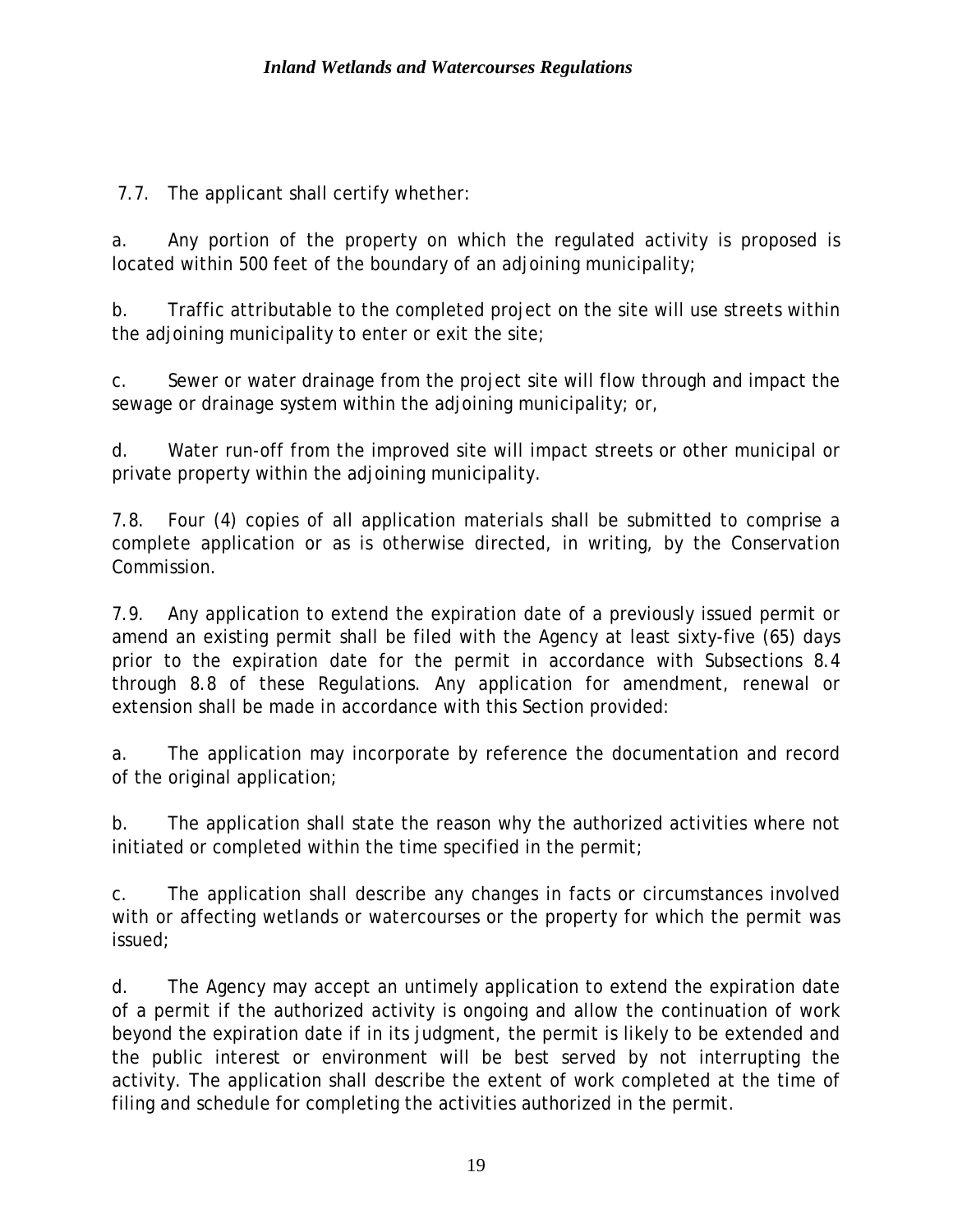e. The Agency shall evaluate the application pursuant to Section 10 of these Regulations and grant the application as filed, grant it with any terms or limitations, or deny it. [Amended 2-8-93]

7.10 Any application to renew a permit shall be granted upon request of the permit holder unless the Agency finds that there has been a substantial change in circumstances which requires a new permit application or an enforcement action has been undertaken with regard to the regulated activity for which the permit was issued provided no permit shall be valid for more than ten years, and further provided that any permit issued prior to July 1, 2011 that did not expire prior to May 9, 2011 shall be valid for no more than fourteen years. [Amended 2-8-93; Amended 8-10-10; Amended 5-8-12]

The fee for filing an application for an Inland Wetlands and Watercourses Permit shall be as set by the Common Council. As a matter of convenience, said fees are shown in the fee schedule contained in Appendix A of these Regulations. [Amended 3-10-09]

7.11 For any permit application involving property subject to a conservation restriction or preservation restriction, the following shall apply: [Added 3-10-09]

a. For the purposes of this section, "conservation restriction" means a limitation, whether or not stated in the form of a restriction, easement, covenant or condition, in any deed, will or other instrument executed by or on behalf of the owner of the land described therein, including, but not limited to, the state or any political subdivision of the state, or in any order if taking such land whose purpose is to retain land or water areas predominantly in their natural, scenic or open condition or in agricultural, farming, forest or open space use. [Added 3-10-09]

b. For the purposes of this section, "preservation restriction" means a limitation, whether or not stated in the form of a restriction, easement, covenant or condition, in any deed, will or other instrument executed by or on behalf of the owner of the land described therein, including, but not limited to, the state or any political subdivision of the state, or in any order if taking such land whose purpose is to preserve historically significant structures or sites. [Added 3-10-09]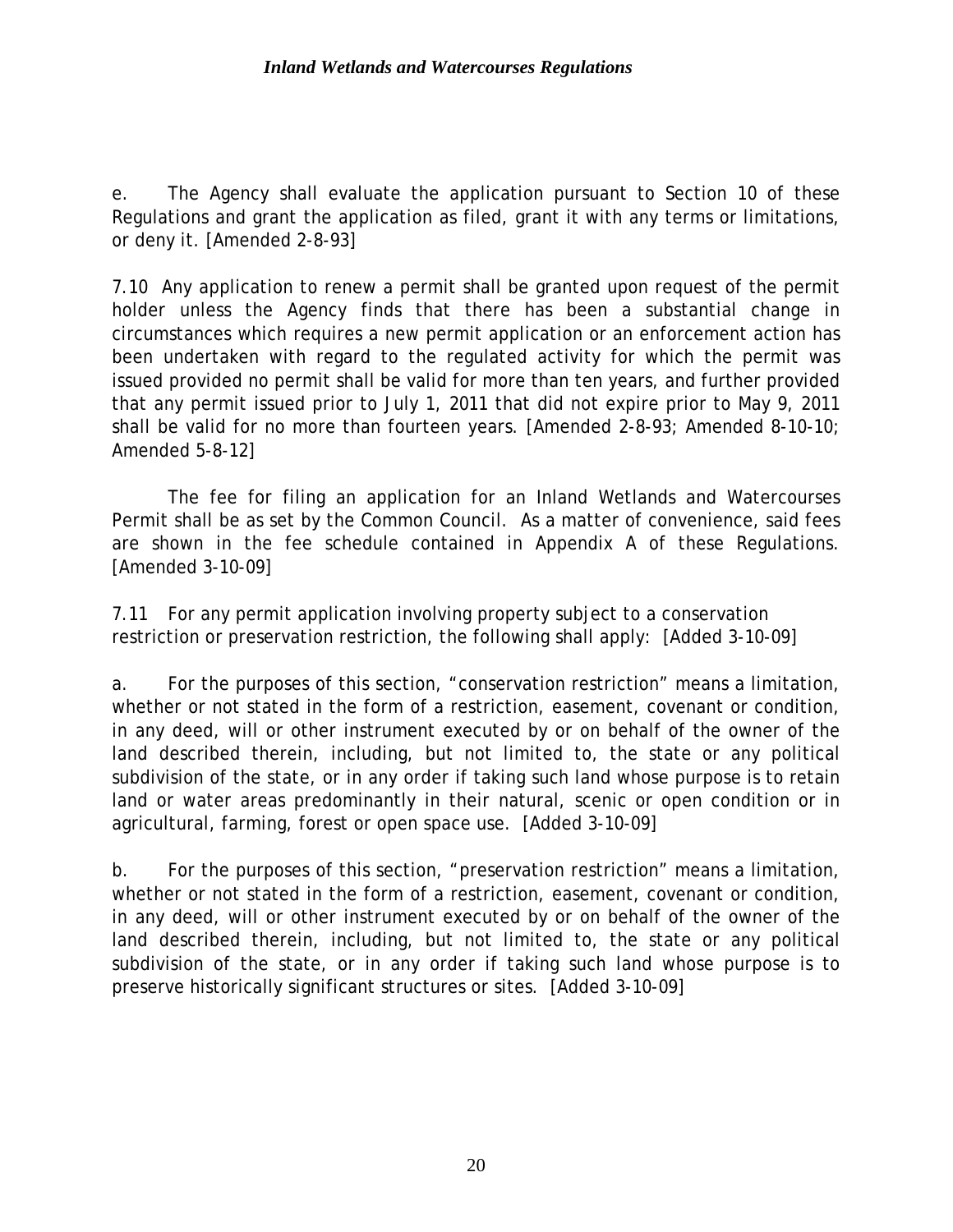c. No person shall file a permit application other than for interior work in an existing building or for exterior work that does not expand or alter the footprint of an existing building, relating to property that is subject to a conservation restriction or preservation restriction unless the applicant provides proof that the applicant has

provided written notice of such application, by certified mail, return receipt requested, to the party holding such restriction not later than sixty days prior to the filing of the permit application. [Added 3-10-09]

d. In lieu of such notice pursuant to subsection 7.11c, the applicant may submit a letter from the holder of such restriction or from the holder's authorized agent, verifying that the application is in compliance with the terms of the restriction. [Added 3-10-09]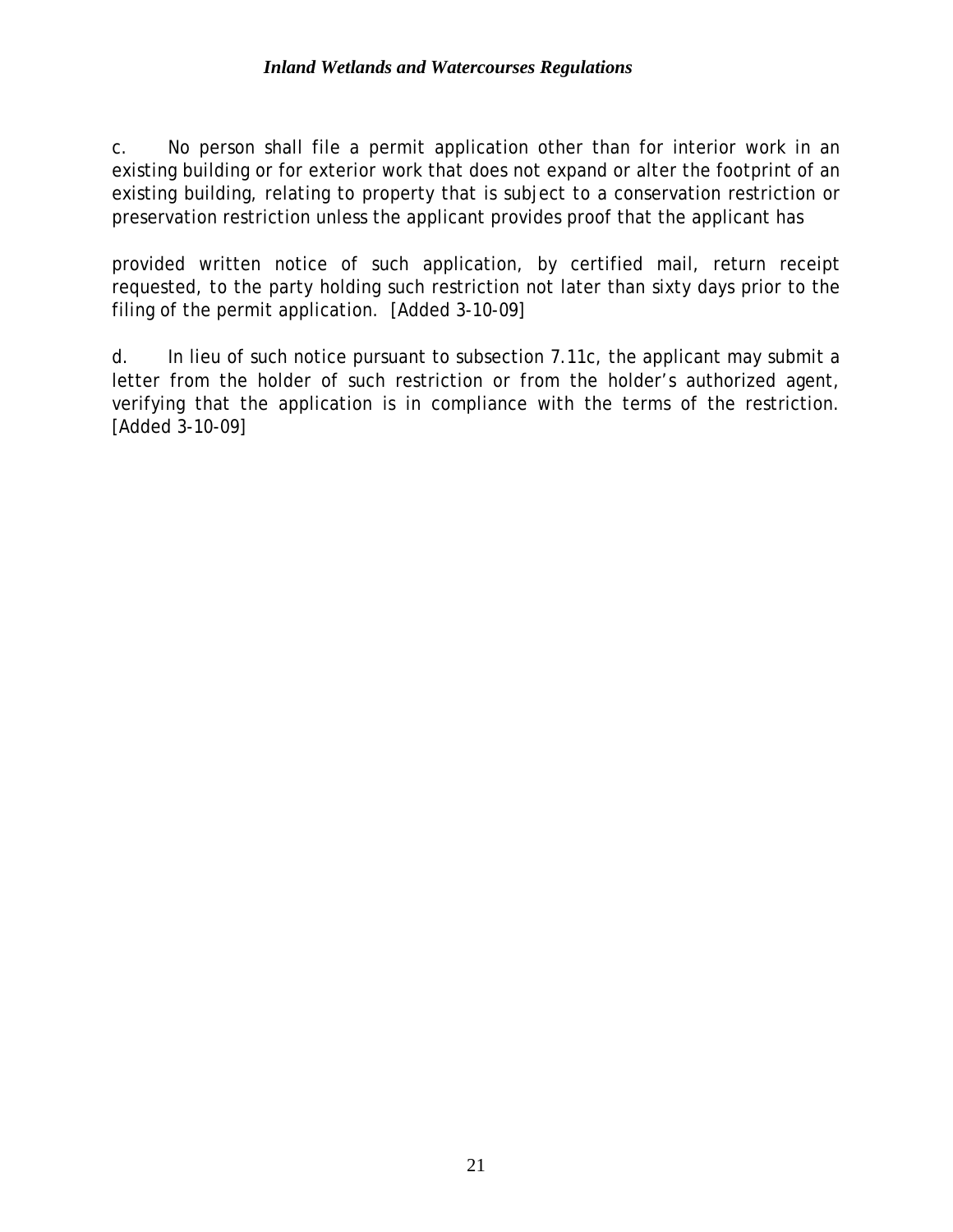### **SECTION 8. APPLICATION PROCEDURES**

8.1. Applications and copies of these regulations shall be available in the Office of City Plan. All applications together with filing fees shall be filed and maintained with the Office of City Plan of the City of New Britain.

8.2. In the case of any application where any portion of the property on which the regulated activity is proposed is located within 500 feet of the boundary of Berlin, Newington, Farmington, Plainville, or Southington, the applicant shall give written notice, in accordance with Connecticut General Statutes 22a-42c, of the proposed activity, certified mail return receipt requested, to the adjacent municipal wetland agency on the same day of filing an inland wetland permit application with the Conservation Commission. Documentation of such notice shall be provided to the Conservation Commission.

8.3. The Agency shall, in accordance with Connecticut General Statutes 8-7b(f) and 22a-42b, notify the clerk of any adjoining municipality of the pendency of any application, petition, appeal, request or plan concerning any project or site which:

a. Any portion of the property on which the regulated activity is proposed is located within 500 feet of the boundary of an adjoining municipality;

b. A significant portion of the traffic to the completed project on the site will use streets within the adjoining municipality to enter or exit the site;

c. A significant portion of the sewer or water drainage from the project site will flow through and significantly impact the sewage or drainage system within the adjoining municipality; or,

d. Water run-off from the improved site will impact streets or other municipal or private property within the adjoining municipality.

Such notice shall be made by certified mail, return receipt requested, and shall be mailed within seven (7) days of the date of receipt of the application. For purposes of this Section 8, the staff of the City Plan Commission shall be the designated agent of the Agency and shall prepare and deliver all applicable notices. [Amended 7-27-05]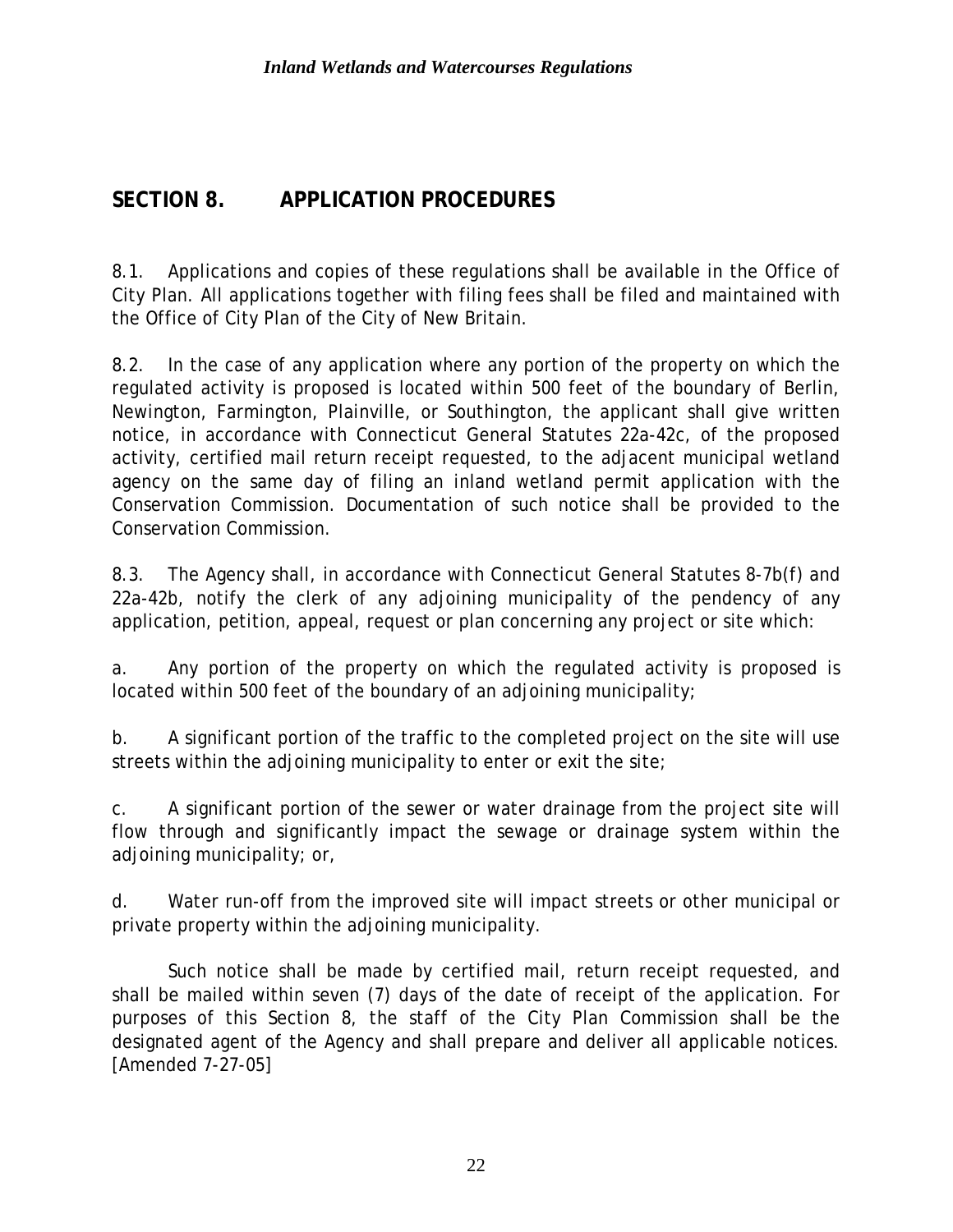8.4. The date of receipt of any application shall be the day of the next regularly scheduled meeting of the Agency immediately following the day of submission to such Agency or its agent, of such petition, application, request or appeal, or thirty-five (35) days after such submission, whichever is sooner. [Amended 3-11-91] [Amended 7-27-05]

8.5. At any time during the review period, the Agency may require the applicant to provide additional information about the regulated area or regulated activity which is the subject of the application, or wetlands or watercourses affected by the regulated activity. (The Agency shall not exceed the required sixty-five (65) day time limit in taking action on an application pending the receipt of additional information as stated in Section 11.2 of these regulations.)

8.6. All applications shall be open for public inspection.

8.7. Incomplete applications may be denied.

8.8. When a application is filed to conduct or cause to be conducted a regulated activity upon an inland wetland or watercourse, any portion of which is within the watershed of a water company as defined in Section 16-1 of the General Statutes, the applicant shall provide written notice of the application to the water company provided such water company has filed a map showing the boundaries of the watershed on the land records of the municipality in which the application is made and with the inland wetlands agency of such municipality. Such notice shall be made by certified mail, return receipt requested, and shall be mailed within seven days of the date of the application. The water company, through a representative, may appear and be heard at any hearing on the application.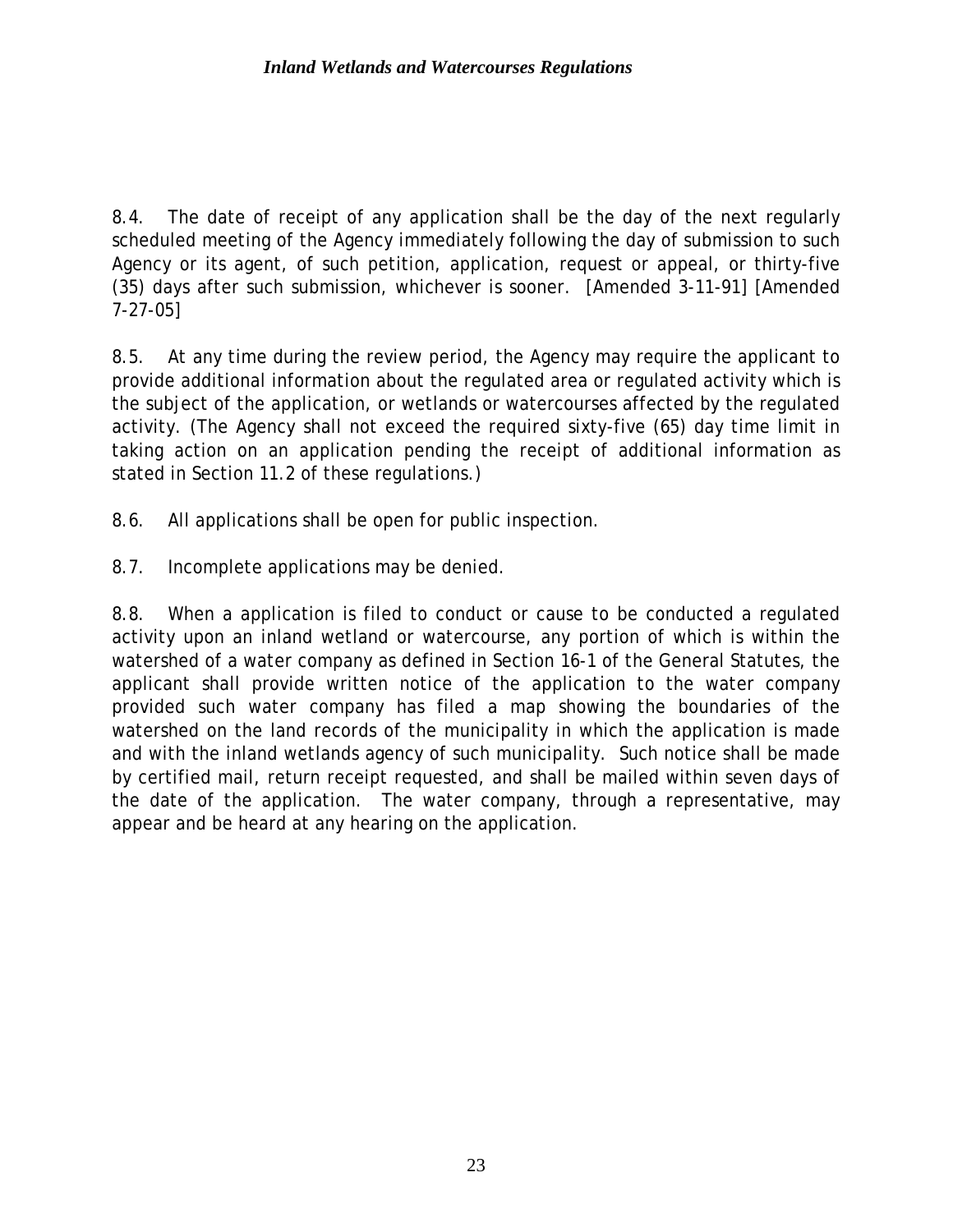## **SECTION 9. PUBLIC HEARINGS**

9.1. The Agency shall not hold a public hearing on an application unless the Agency determines that the proposed activity may have a significant impact on wetlands or watercourses or a petition signed by at least twenty-five persons who are eighteen years of age or older and who reside in the municipality in which the regulated activity is proposed, requesting a hearing is filed with the Agency not later than fourteen days after the day of receipt of such application or the Agency finds that a public hearing regarding such application would be in the public interest. The Agency may issue a permit without a public hearing provided no petition provided for in this section is filed with the Agency on or before the fourteenth day after the date of receipt of the application. Such hearing shall be held no later than sixty-five days after the receipt of such application. All applications and maps and documents relating thereto shall be open for public inspection. At such hearing, any person may appear and be heard and may be represented by agent or by attorney. [Amended 2- 8-99; Amended 5-25-00; Amended 7-27-05]

9.2. Notice of the public hearing shall be published at least twice at intervals of not less than two days, the first not more than fifteen days and not fewer than ten days, and the last not less than two days before the date set for the hearing in a newspaper having a general circulation in each town where the affected wetland and watercourse is located, as well as being posted on the City of New Britain website. [Amended 7-27-05]

9.3. Notice of the public hearing shall be mailed to the owner(s) of record of abutting land no less than fifteen days prior to the day of the hearing. For purposes of this Section 9 the City Plan Department shall be the designated agent of the Agency and shall prepare and deliver all applicable notices.

9.4. In the case of any application which is subject to the notification provisions of Section 8.3 of these Regulations, a public hearing shall not be conducted until the clerk of the adjoining municipality[ies] has received notice of the pendency of the application. Proof of such notification shall be entered into the hearing record.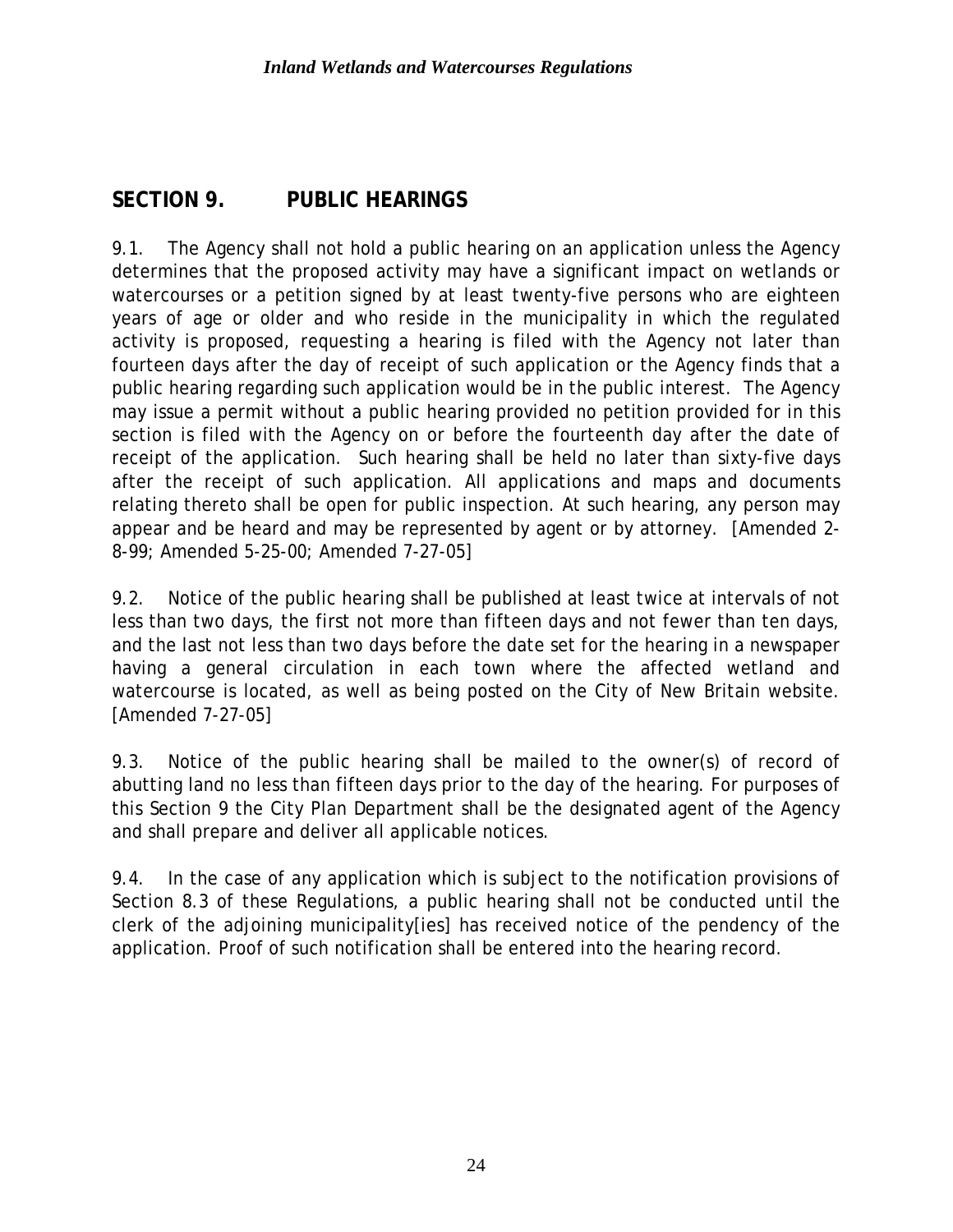## **SECTION 10. CONSIDERATIONS FOR DECISION ON PERMITS**

10.1. The Agency may consider the following in making its decision on an application:

- a. The application and its supporting documentation;
- b. Public comments, evidence and testimony from a public hearing;

c. Reports from other agencies and commissions including but not limited to the City of New Britain:

- 1. Planning Commission and City Plan Department
- 2. Planning, Zoning, or Planning and Zoning Commissions
- 3. Building Official
- 4. Health Officer
- 5. Engineering Department
- 6. Public Works Department

d. The Agency may also consider comments on any application from the Hartford County Soil and Water Conservation District, the Central Connecticut Regional Planning Agency or other regional organizations (i.e. Council of Elected Officials); agencies in adjacent municipalities which may be affected by the proposed activity, or other technical agencies or organizations which may undertake additional studies or investigations.

e. Non-receipt of comments from agencies and commissions listed in 10.1.c above within the proscribed time shall neither delay nor prejudice the decision of the Agency.

10.2. Criteria for Decision. In carrying out the purposes and policies of Section 22a-36 to 22a-45 inclusive, of the Connecticut General Statutes, including matters relating to regulating, licensing and enforcing of the provisions thereof, the Agency shall take into consideration all relevant facts and circumstances, including but not limited to:

a. The environmental impact of the proposed action, including the effects on the inland wetlands and watercourses;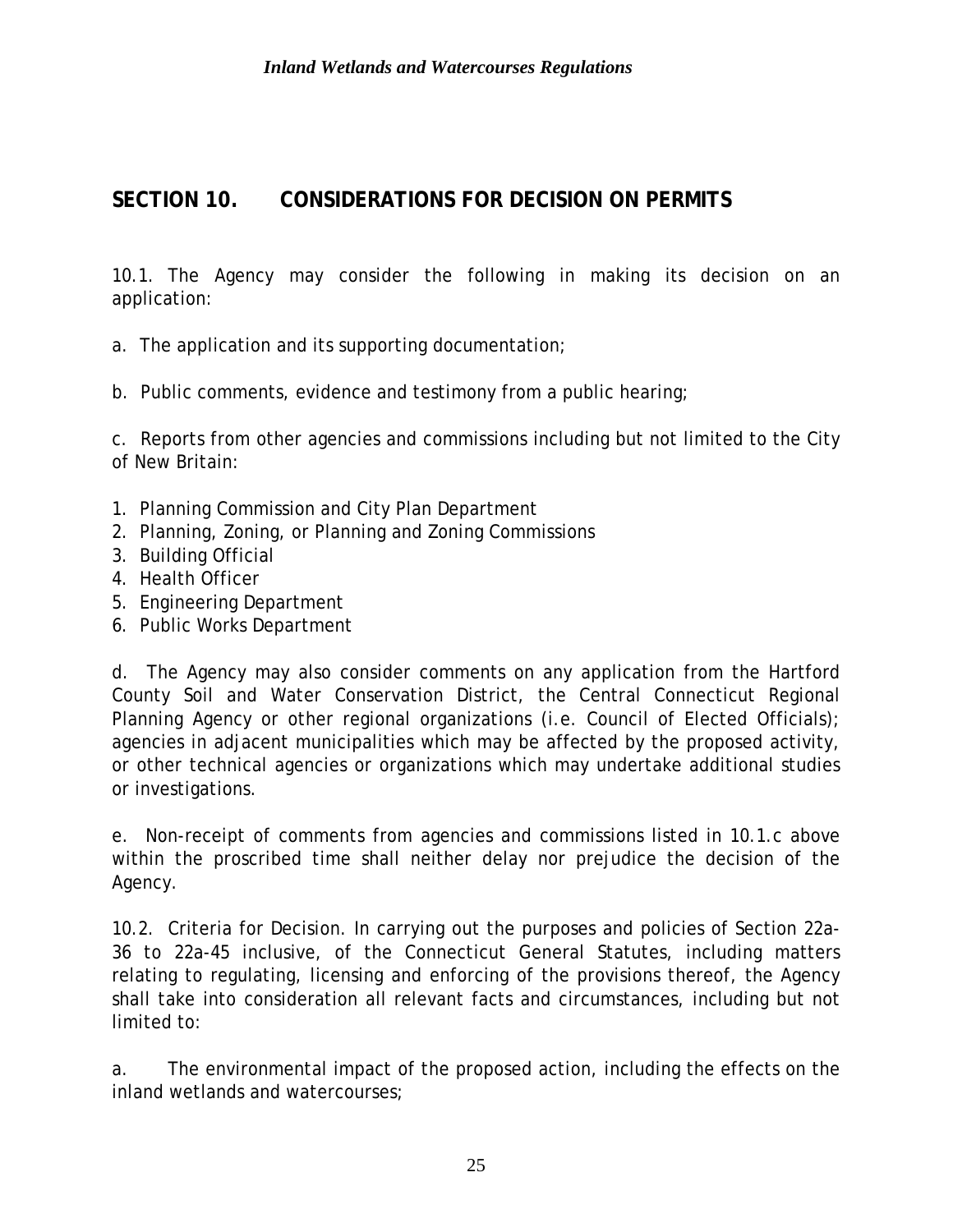b. The applicant's purpose for, and any feasible and prudent alternatives to, the proposed regulated activity which alternatives would cause less or no environmental impact to wetlands and watercourses;

c. The relationship between the short-term and long term impacts of the proposed regulated activity on wetlands or watercourses and the maintenance and enhancement of long-term productivity of such wetlands or watercourses;

d. Irreversible and irretrievable loss of wetland or watercourse resources which would be caused by the proposed regulated activity, including the extent to which such activity would foreclose a future ability to protect, enhance or restore such resources, and any mitigation measures which may be considered as a condition of issuing a permit for such activity including, but not limited to, measures to (1) prevent or minimize pollution or other environmental damage, (2) maintain or enhance existing environmental quality, or (3) in the following order of priority: restore, enhance and create productive wetland or watercourse resources;

e. The character and degree of injury to, or interference with, safety, health, or the reasonable use of property which is caused or threatened by the proposed regulated activity, and;

f. Impacts of the proposed regulated activity on wetlands or watercourses outside the area for which the activity is proposed and future activities associated with or reasonably related to, the proposed regulated activity which are made inevitable by the proposed regulated activity and which may have an impact on wetlands and watercourses.

10.3. In the case of any application which received a public hearing pursuant to a finding by the Agency that the proposed activity may have a significant impact on wetlands and watercourses, a permit shall not be issued unless the Agency finds on the basis of the record that a feasible and prudent alternative does not exist. In making this finding the Agency shall consider the facts and circumstances set forth in Subsection 10.2 of this section. The finding and reasons therefore shall be stated on the record in writing.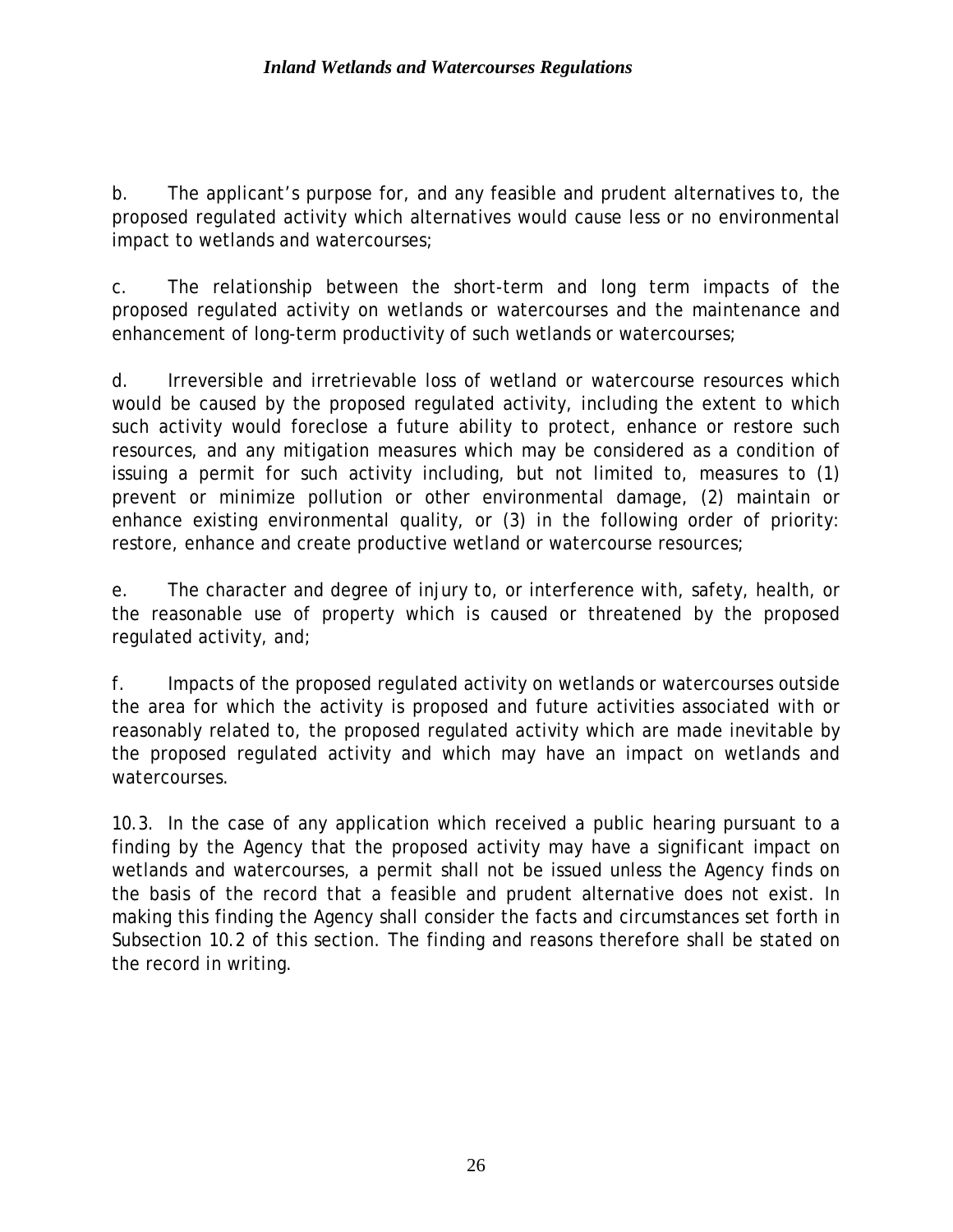10.4. In the case of an application which is denied on the basis of a finding that there may be feasible and prudent alternatives to the proposed regulated activity which have less adverse impact on wetlands or watercourses, the Agency shall propose on the record in writing the types of alternatives which the applicant may investigate provided this subsection shall not be construed to shift the burden from the applicant to prove that he is entitled to the permit or to present alternatives to the proposed regulated activity.

10.5. For purposes of this section, (1) 'wetlands or watercourses" includes aquatic, plant or animal life and habitats in wetlands or watercourses, and (2) "habitats" means areas or environments in which an organism or biological population normally lives or occurs. [Amended 7-27-05]

10.6. The Agency shall not deny or condition an application for a regulated activity outside wetlands or watercourses on the basis of an impact or effect on aquatic, plant or animal life unless such activity will likely impact or affect the physical characteristics of such wetlands or watercourses. [Added 7-27-05]

10.7. In reaching its decision on any application after a public hearing, the agency shall base its decision on the record of that hearing. Documentary evidence or other material no in the hearing record shall not be considered by the Agency in its decision. A conclusion that a feasible and prudent alternative does not exist does not create a presumption that a permit should be issued. The applicant has the burden of demonstrating that his application is consistent with the purposes and policies of these regulations and Sections 221-36 to 221-45, inclusive, of the Connecticut General Statutes. [Added 7-27-05]

10.8. In the case of an application where the applicant has provided written notice pursuant to subsection 7.11c of these regulations, the holder of the restriction may provide proof to the inland wetlands agency that granting of the permit application will violate the terms of the restriction. Upon a finding that the requested land use violates the terms of such restriction, the inland wetlands agency shall not grant the permit approval. [Added 3-10-09]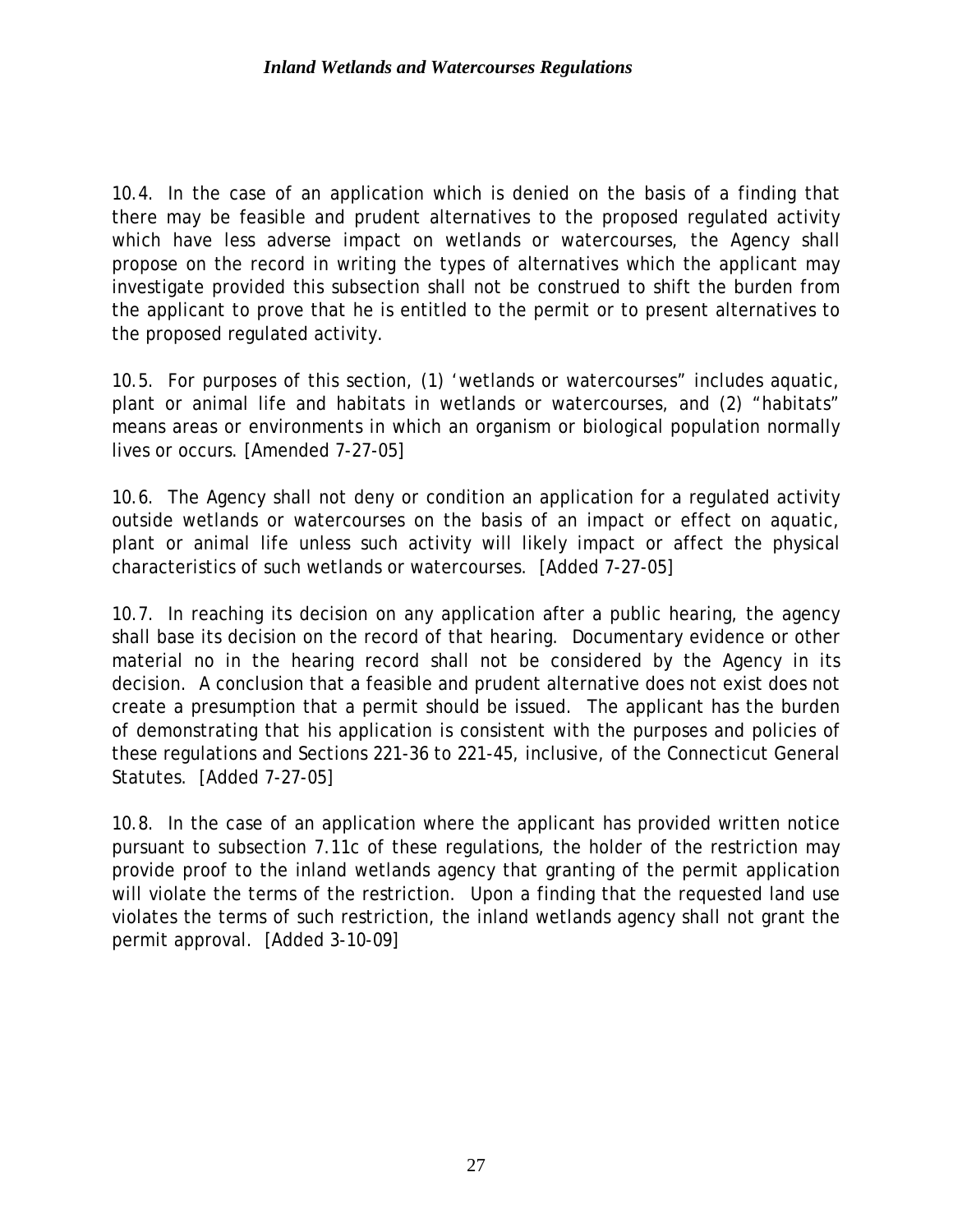10.9. In the case of an application where the applicant has provided written notice pursuant to subsections 7.11c or 7.11d of these regulations, the party holding the conservation or preservation restriction may, not later than fifteen days after receipt of actual notice of permit approval, file an appeal with the inland wetlands agency, subject to the rules and regulations of such agency relating to appeals. The inland wetlands agency shall reverse the permit approval upon a finding that the requested land use violates the terms of such restriction. [Added 3-10-09]

10.10. The Agency is authorized to designate the City Plan Department of the City as its agent for purposes of providing technical and professional information to the Agency concerning any inland wetland application. [Amended 7-27-05]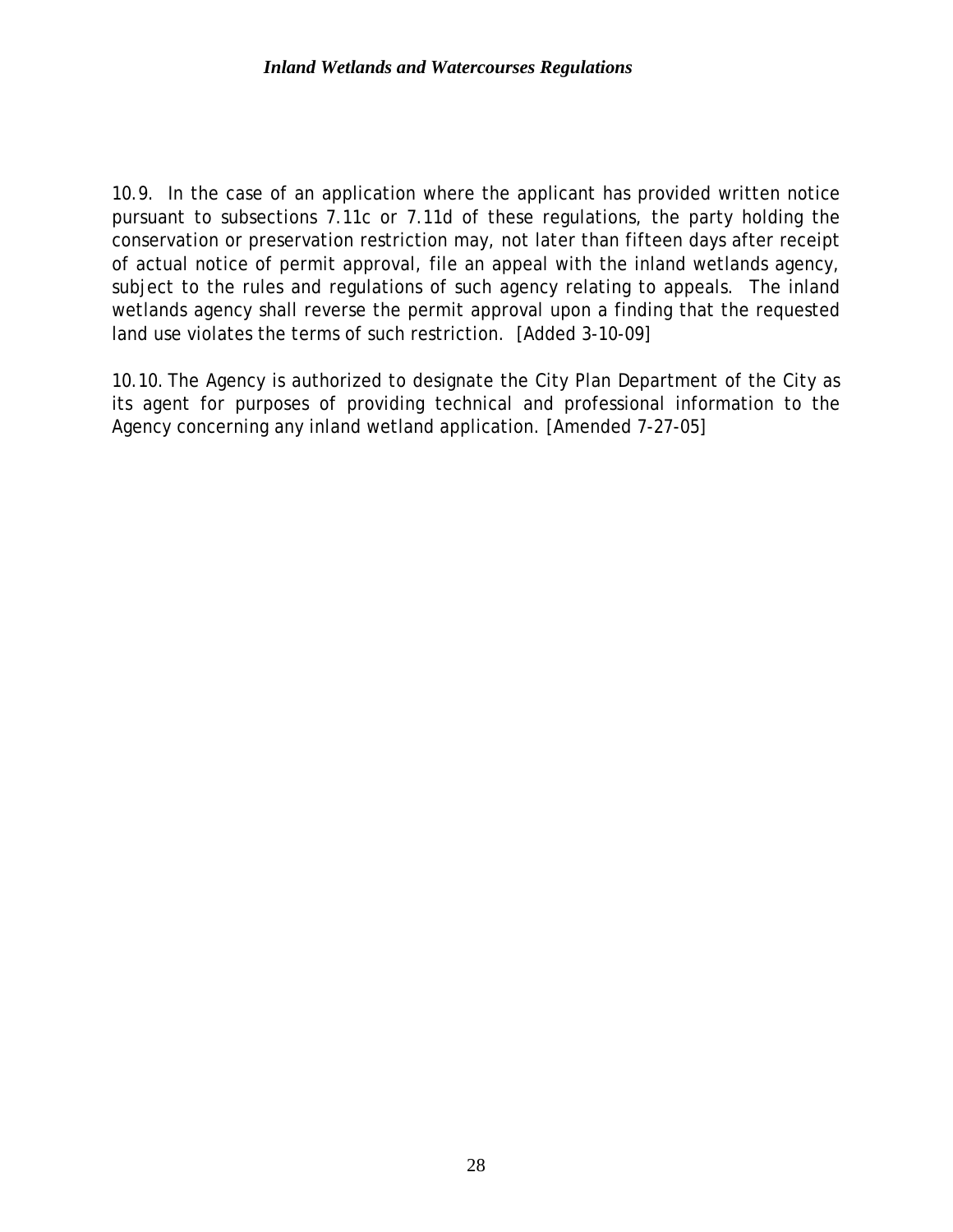### **SECTION 11. DECISION PROCESS AND PERMIT**

11.1. The Agency may grant the application as filed; grant it upon such terms, conditions, limitations or modifications necessary to carry out the purposes of the Act; or deny it.

11.2. No later than sixty-five (65) days after receipt of an application, the Agency may hold a public hearing on such application. At such hearing any person may appear and be heard and may be represented by agent or by attorney. The hearing shall be completed within thirty-five (35) days of its commencement and action shall be taken on applications within thirty-five (35) days after completion of a public hearing. In the absence of a public hearing, action shall be taken on applications within sixty-five (65) days from the date of receipt of the application. The applicant may consent to one or more extensions of the periods specified in this subsection for the holding of the hearing and for action on such application, provided the total extension of any such period shall not be for longer than the original period as specified in this subsection, provided the total extension of all such periods shall not be for longer than sixty-five (65) days, or may withdraw such application. Failure of the inland wetlands agency to act within any time period specified in this subsection, or any extension thereof, shall not be deemed to constitute approval of the application. The agency does not have the authority to table or reject an application for incompleteness. An application deemed incomplete by the Agency shall be withdrawn by the applicant or denied by the Agency. [Amended 3-11-91; Amended 7- 27-05]

11.3. The Agency shall state upon its record the reasons and bases for its decision and, in the case of any public hearing, such decision shall be based fully on the record of such hearing and shall be in writing and shall incorporate a statement relative to the consideration of feasible and prudent alternatives.

11.4. The Agency shall notify the applicant and any named parties to the proceeding of its decision within fifteen (15) days of the date of the decision by certified mail, return receipt requested, and the agency shall cause notice of its order in the issuance or denial of the permit, in a newspaper having general circulation in the town wherein the inland wetland or watercourse lies. In any case in which such notice is not published within such fifteen day period, the applicant may provide for the publication of such notice within ten days thereafter. A copy of all Agency decisions shall be forwarded to the Commissioner of Environmental Protection in such a form as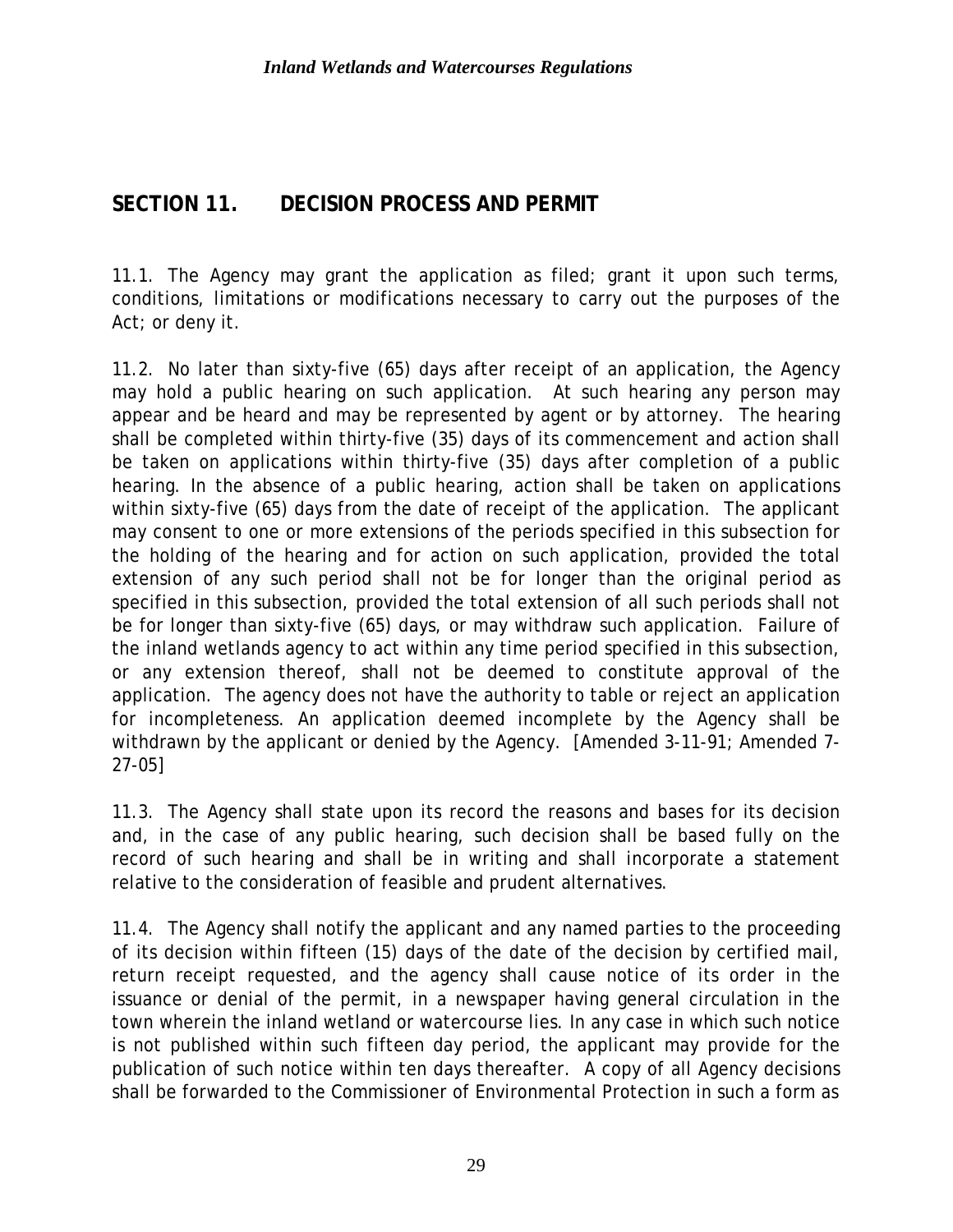prescribed by the Commissioner. A copy of all Agency decisions shall be placed on file in the Office of City Plan and a copy forwarded to the Town Clerk. All notification under this Section 11 shall be made by the City Plan Department at the direction of the Agency. [Amended 3-11-91]

11.5. If an activity authorized by the inland wetland permit also involves an activity or project which requires zoning or subdivision approval, a building permit, a special zoning permit, variance or special exception, the agency shall file a copy of the decision and report on the application with the City Plan Commission, Building Commission, Zoning Committee, or Zoning Board of Appeals, as applicable, within fifteen days of the date of the decision. It shall be the responsibility of the permittee to seek and obtain all other necessary permits, approvals, licenses, certificates, etc., as may be required by applicable city, state or federal agencies, prior to conducting any regulated activity. A permit issued pursuant to these regulations shall not be conditioned upon, and does not confer or imply approval of the activity by any other agency of the city, state or federal government. [Amended 10-19-92]

11.6. If the Agency denies the permit, or if it grants a permit with terms, conditions, limitations or modifications, the applicant may attempt to modify the proposal to the Agency's satisfaction. The Agency shall determine whether the proposed modification requires the filing of a new application. The rejection of a modified or corrected application by the Agency shall be equivalent to the denial of an application for the purposes of appeal.

11.7. If the Agency denies a permit, the application shall not be resubmitted unless the proposal is modified in a fashion that substantially changes the impacts which resulted in the denial. Such submittal shall take the form of a new application.

11.8 Any permit issued by the agency for the development of land for which an approval is required under Section 8-3, 8-25 or 8-26 of the Connecticut General Statutes shall be valid for five years provided the Agency may establish a specific time period within which any regulated activity shall be conducted. Any permit issued by the Agency for any other activity shall be valid for not less than two years and not more than five years. Any permit issued by the agency prior to July 1, 2011 that was in effect and did not expire prior to May 9, 2011 shall be valid for a period not less than nine years after the date of such approval. [Amended 10-19-92; Amended 4-11- 94; Amended 8-10-10; Amended 5-8-12]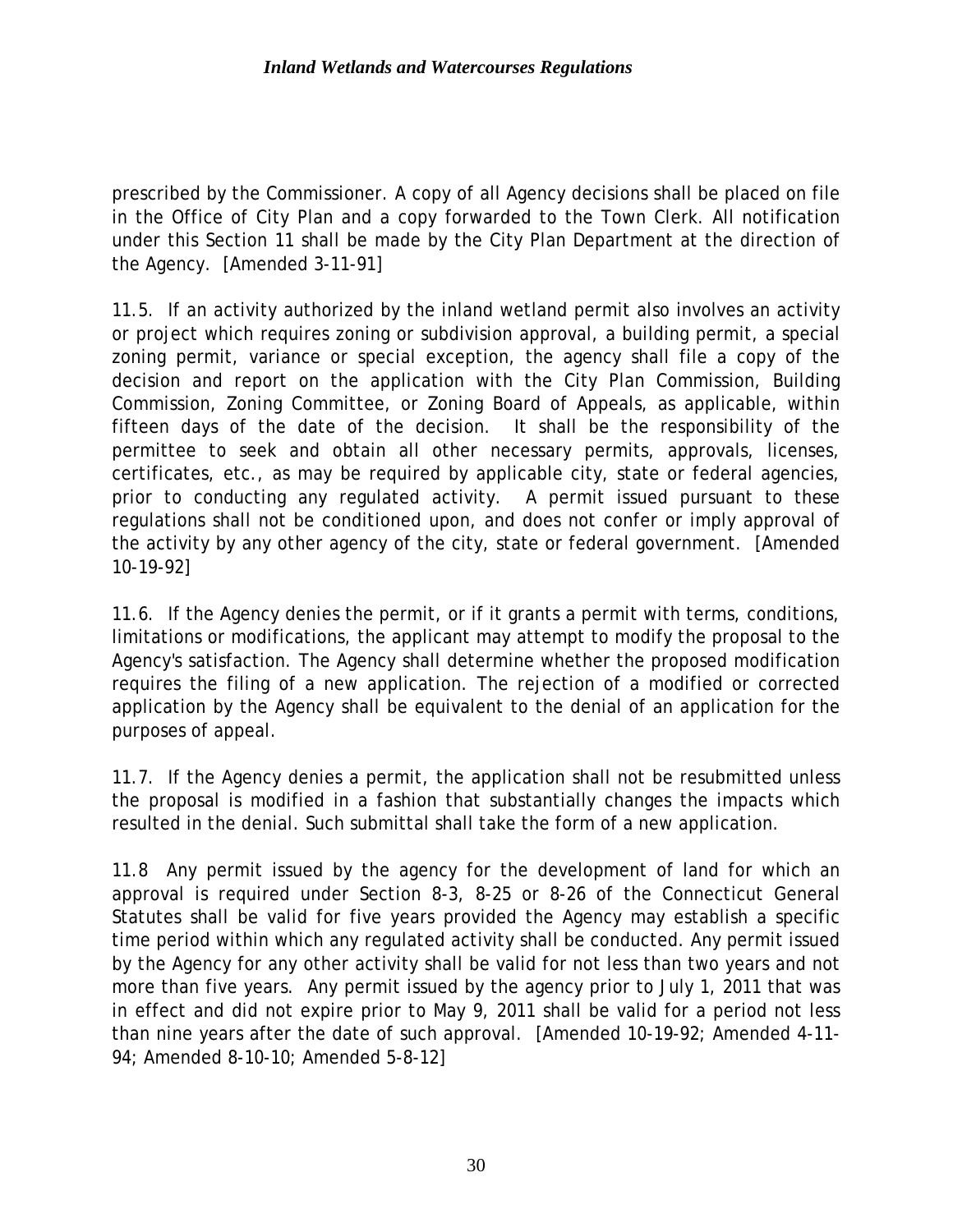#### *Inland Wetlands and Watercourses Regulations*

11.9. No permit shall be assigned or transferred without the written permission of the Agency.

11.10.If a bond or insurance is required in accordance with Section 12 of these regulations, no permit shall be issued until such bond or insurance is provided.

11.11. General Provisions in the issuance of all permits:

a. In evaluating applications in which the Agency relied in whole or in part on information provided the applicant, if such information subsequently proves to be false, deceptive, incomplete or inaccurate, the permit may be modified, suspended or revoked.

b. All permits issued by the Agency are subject to and do not derogate any present or future rights or powers of the Agency or the City of New Britain, and convey no rights in real estate or material nor any exclusive privileges, and are further subject to any and all public and private rights and to any federal, state, and municipal laws or regulations pertinent to the property or activity.

c. If the activity authorized by the inland wetland permit also involves an activity or a project which requires zoning or subdivision approval, special permit, variance or special exception, no work pursuant to the wetland permit may begin until such approval is obtained.

d. The permittee shall take such necessary steps consistent with the terms and conditions of the permit, to control storm water discharges and to prevent erosion and sedimentation and to otherwise prevent pollution of wetlands and watercourses.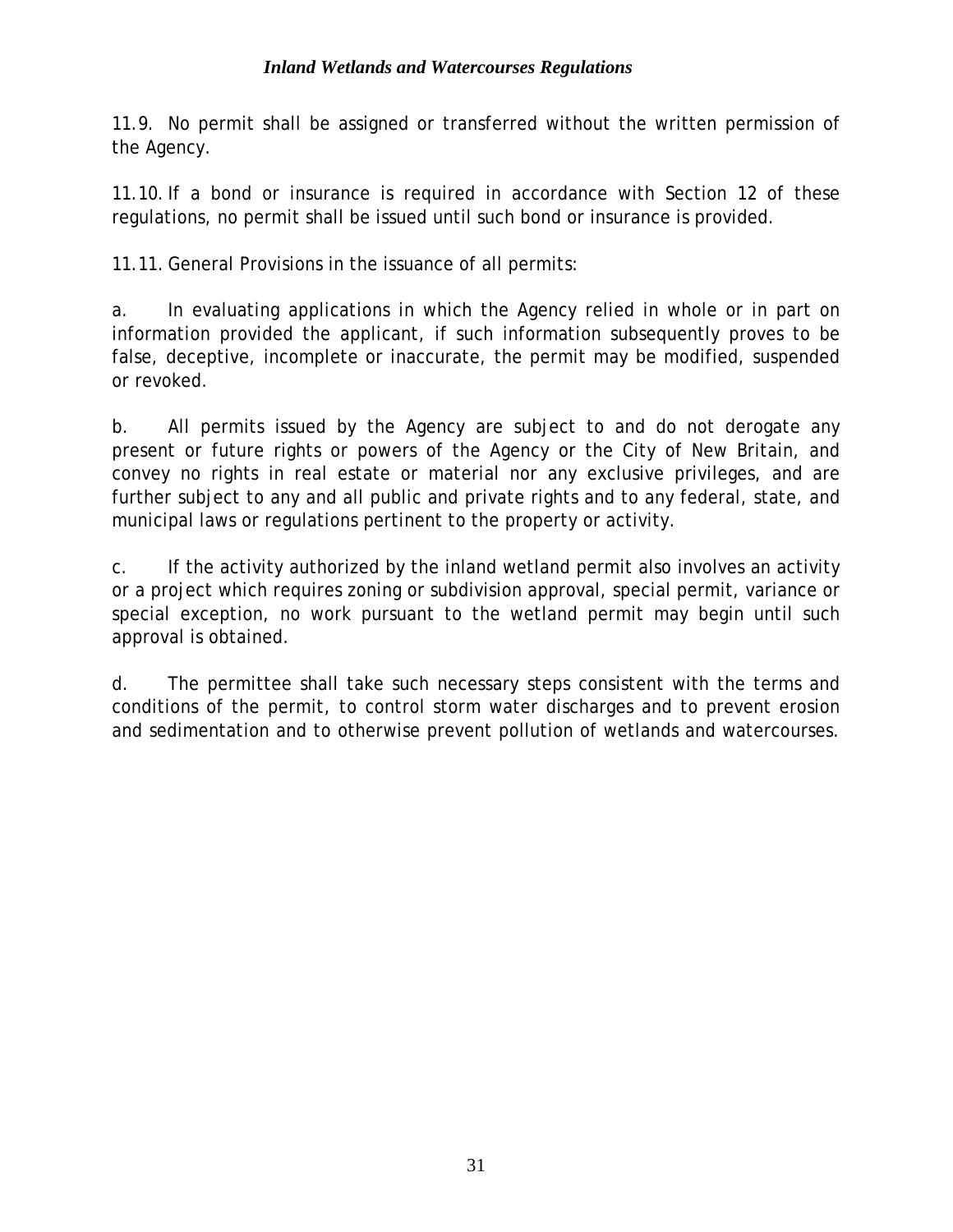#### **SECTION 12. BOND AND INSURANCE**

12.1. Upon approval of the application and prior to issuance of a permit, the applicant may, at the discretion of the Agency, be required to file a bond with such surety in such amount and in a form approved by the Agency.

12.2. The bond or surety shall be conditioned on compliance with all provisions of these regulations and the terms, conditions and limitations established in the permit.

12.3. The Agency may require the applicant to certify that it has public liability insurance against liability which might result from the proposed operation or use of the wetlands or watercourses covering any and all damage which might occur within two (2) years of completion of such operations, in an amount to be determined by the Agency commensurate with the regulated activity.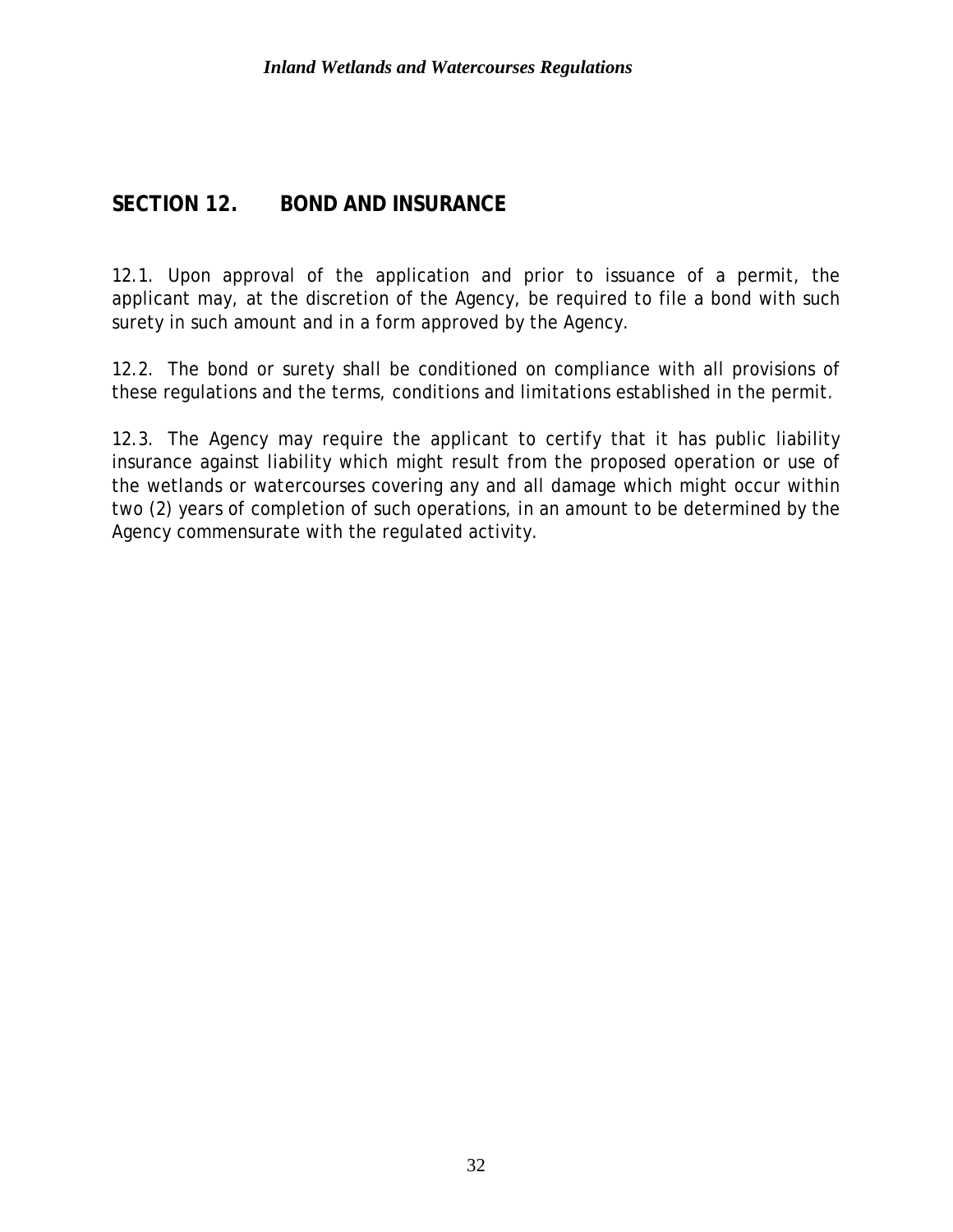#### **SECTION 13. ENFORCEMENT**

13.1. The Agency may appoint an agent or agents to act in its behalf with the authority to inspect property except a private residence, and issue notices of violation or cease and desist orders and carry out other actions or investigations necessary for the enforcement of these regulations.

13.2. As a condition of a permit, the Agency or its agent may make regular inspections, at reasonable hours, of all regulated activities for which permits have been issued under these regulations.

13.3. If the Agency or its duly authorized agent finds that any person is conducting or maintaining any activity, facility or condition which is in violation of the Act or these regulations, the agency or its duly authorized agent may:

a. Issue a written order by certified mail, return receipt requested, to such person conducting such activity or maintaining such facility or condition to immediately cease such activity or to correct such facility or condition. Within ten (10) calendar days of the issuance of such order the agency shall hold a hearing to provide the person an opportunity to be heard and show cause why the order should not remain in effect. The Agency shall consider the facts presented at the hearing and within ten (10) days of the completion of the hearing notify the person by certified mail that the original order remains in effect, that a revised order is in effect, or that the order has been withdrawn. The Agency shall publish notice of its decision in a newspaper having general circulation in the municipality. The original order shall be effective upon issuance and shall remain in effect until the agency affirms, revises or withdraws the order. The issuance of an order pursuant to this section shall not delay or bar an action pursuant to Section 22a-44(b) of the General Statutes, as amended;

b. Suspend or revoke a permit if it finds that the applicant has not complied with the terms, conditions or limitations set forth in the permit or has exceeded the scope of the work as set forth in the application including application plans. Prior to revoking any permit, the Agency shall issue notice to the permittee, personally or by certified mail, return receipt requested, setting forth the facts or conduct which warrants the intended action. At the public hearing the permittee shall be given an opportunity to show that it is in compliance with its permit and any and all requirements for retention of the permit. The permittee shall be notified of the Agency's decision to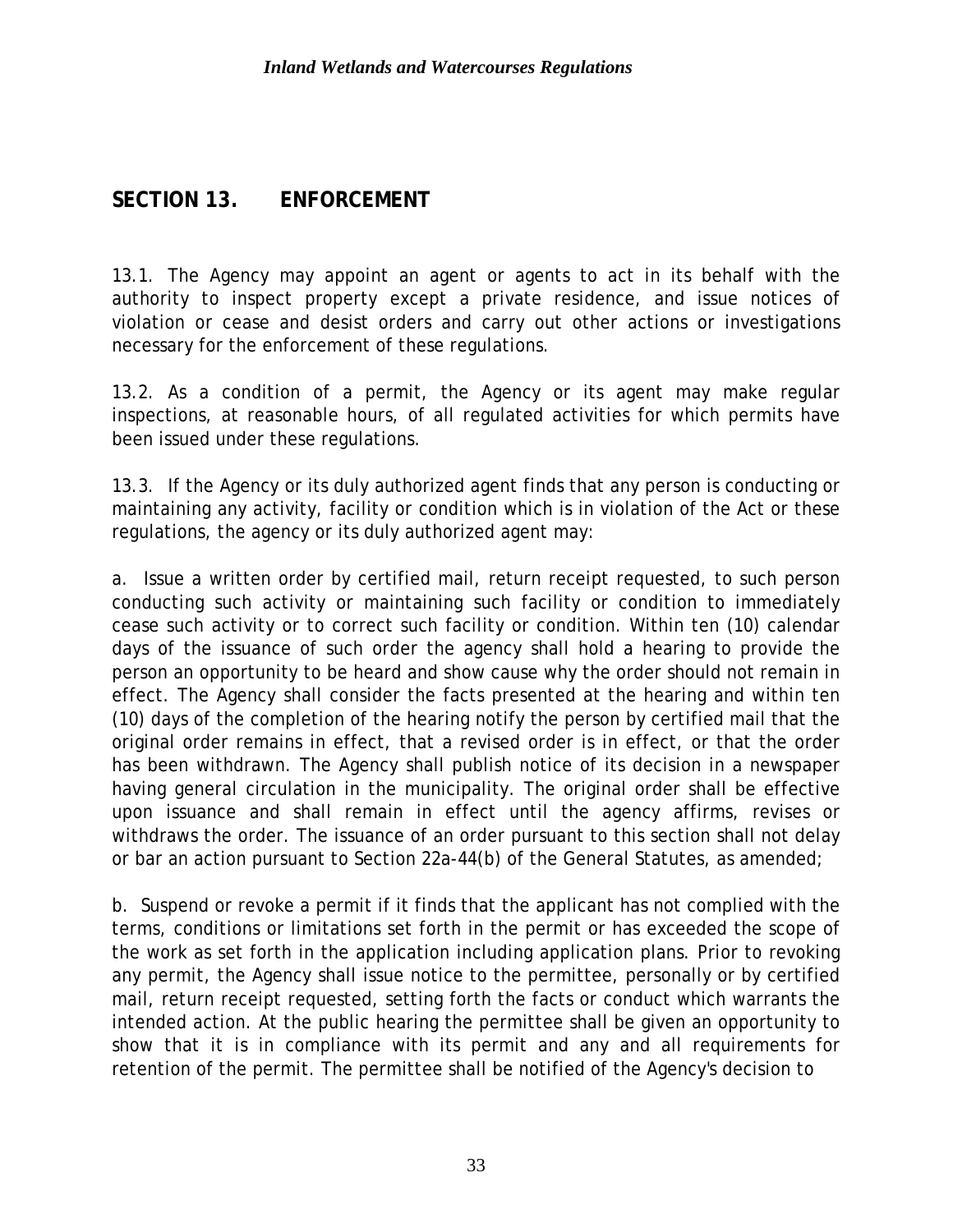suspend, revoke, or maintain a permit by personal service or certified mail within fifteen (15) days of the date of its decision;

c. Issue a notice of violation to such person conducting such activity or maintaining such facility or condition, stating the nature of the violation, the jurisdiction of the Agency, and prescribing the necessary action and steps to correct the violation including, without limitation, halting work in wetlands or watercourses. The Agency may request that the individual appear at the next regularly scheduled meeting of the Agency to discuss the unauthorized activity, and/or provide a written reply to the notice or filing a proper application for the necessary permit. Failure to carry out the action(s) directed in a notice of violation may result in issuance of the order provided in Subsection a. of this Section or other enforcement proceedings as provided by law.

13.4. For purposes of Section 13, the Agency has designated the City Plan Department and/or the Department of Licenses, Permits and Inspections to act as its designated agent and to make inspection and issue reports to the Agency at the request of the Agency. The City Plan Department and Department of Licenses, Permits & Inspections shall bring to the attention of the Agency any possible violations of these regulations which are discovered during the course of their day to day activities. [Amended 7-27-05]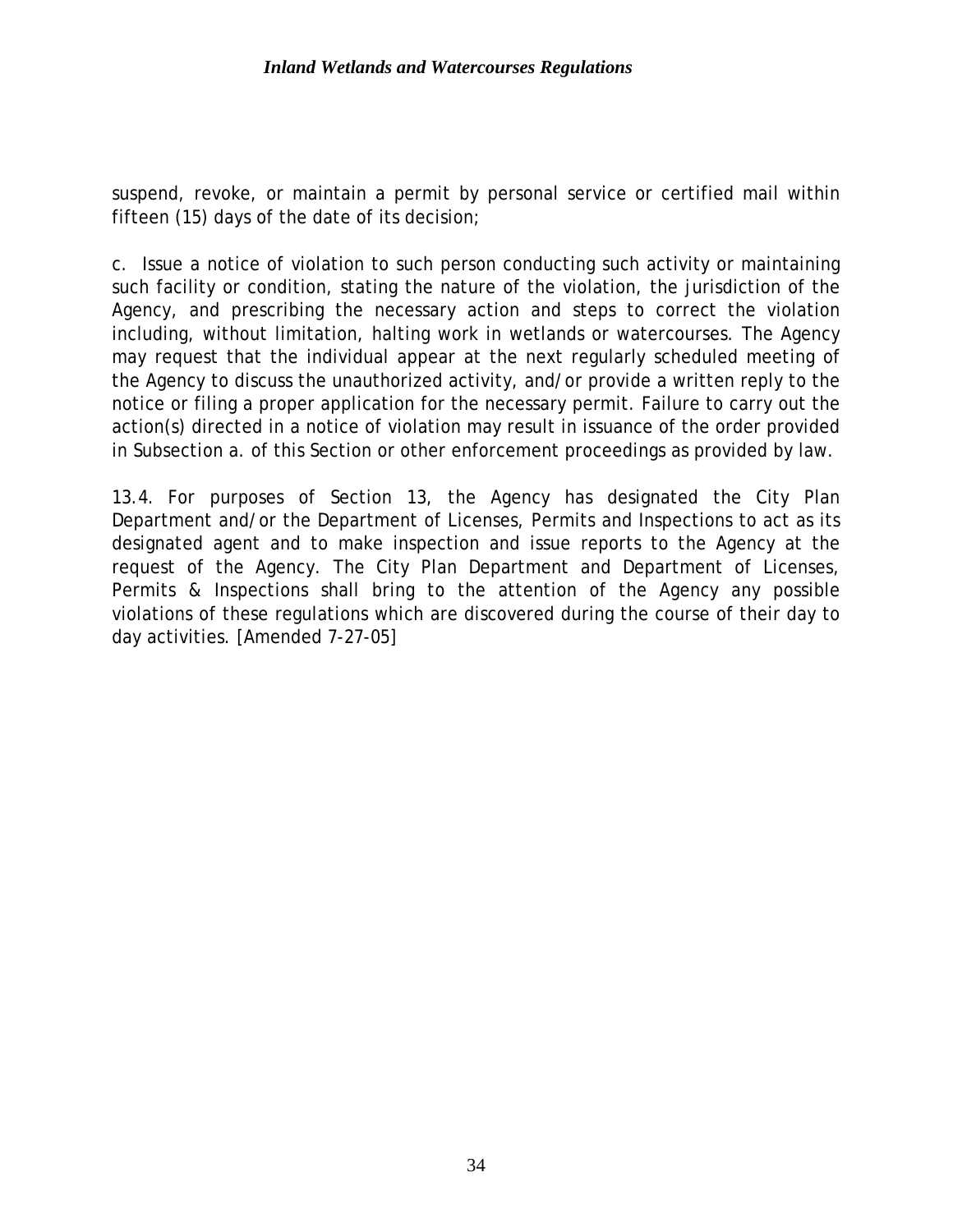### **SECTION 14. AMENDMENTS**

14.1. These regulations and the Inland Wetlands and Watercourses Map for the City of New Britain may be amended, from time to time, by the Agency in accordance with changes in the Connecticut General Statutes or regulations of the State Department of Environmental Protection, or as new information regarding soils and inland wetlands and watercourses becomes available.

14.2. An application filed with the Agency which is in conformance with the applicable inland wetlands regulations as of the date of the receipt of such application shall not be required thereafter to comply with any change in inland wetlands regulations, including changes to setbacks and buffers, taking effect on or after the date of such receipt and any appeal from the decision of such Agency with respect to such application shall not be dismissed by the Superior Court on the grounds that such a change has taken effect on or after the date of such receipt. The provisions of this section shall not be construed to apply (1) to the establishment, amendment or change of boundaries of inland wetlands or watercourses or (2) to any change in regulations necessary to make such regulations consistent with the provisions of the Act as of the date of such receipt.

14.3. These regulations and the City of New Britain Inland Wetlands and Watercourses Map shall be amended in the manner specified in Section 22a-42a of the Connecticut General Statutes, as amended. The Agency shall provide the Commissioner of Environmental Protection with a copy of any proposed regulations and notice of the public hearing to consider any proposed regulations or amendments thereto, except determinations of boundaries, at least thirty-five days before the public hearing on their adoption. Application forms and fee schedules shall be considered as part of the Agency regulations. [Amended 3-11-96]

14.4. Petitions requesting changes or amendments to the "Inland Wetlands and Watercourses Map, New Britain Connecticut" shall contain at least the following information:

a. The petitioner's name, address and telephone number;

b. The owner's name (if not the petitioner), address and telephone number; Petitioner's interest in the land;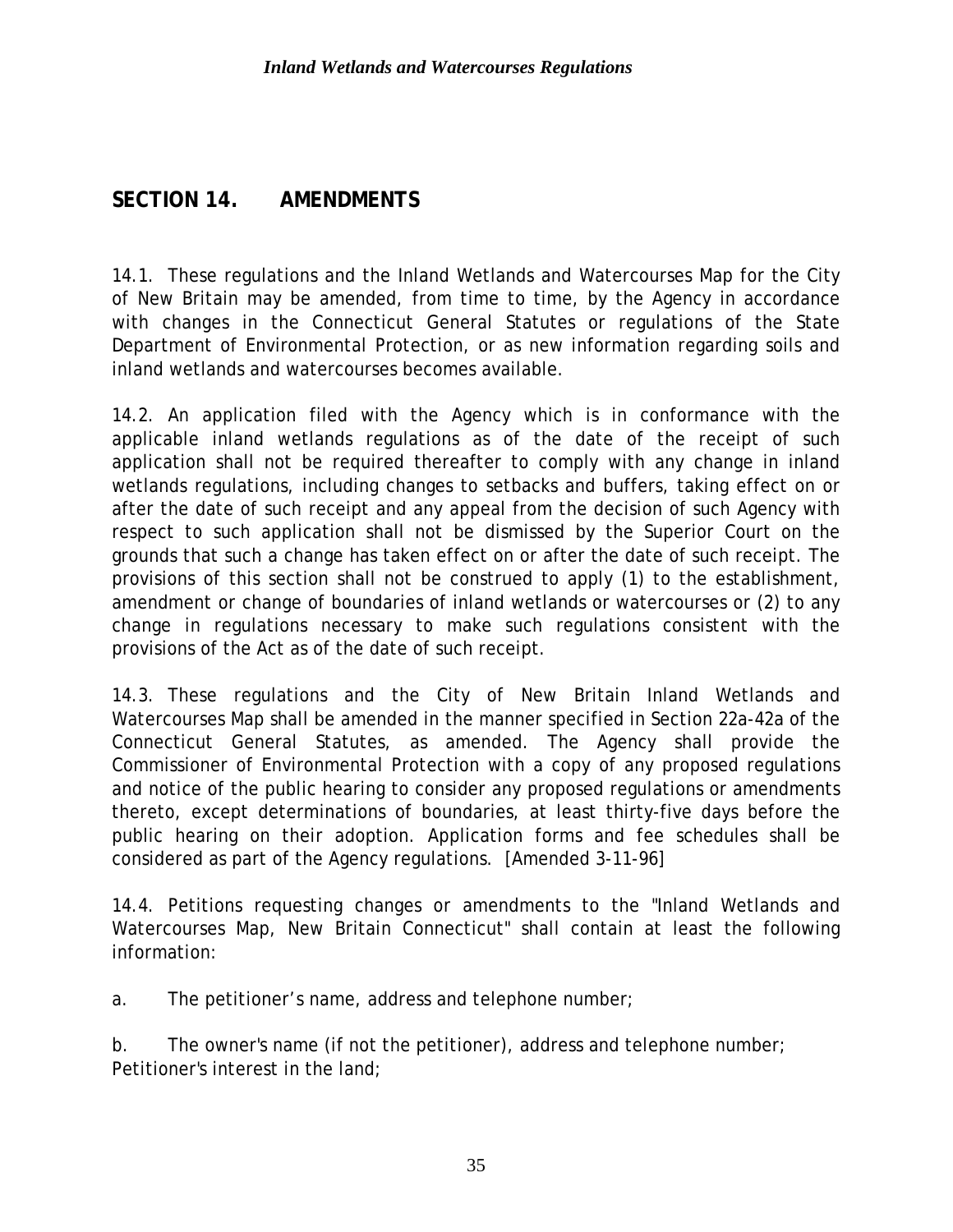c. Map(s) showing the geographic location of the land affected by the petition and the existing and the proposed wetland(s) and watercourse(s) boundaries on such land in accurate detail together with the documentation supporting such proposed boundary locations; and,

d. The reasons for the requested action; [Amended 3-11-96]

14.5. Any person who submits a petition to amend the Inland Wetlands and Watercourses Map, New Britain, Connecticut, shall bear the burden of proof for all requested map amendments. Such proof may include, but is not limited to, professional interpretation of aerial photography and remote sensing imagery, resource mapping, soils mapping, or other information acceptable to the Agency. If such person is the owner, developer or contract purchaser of the land which is the subject of the petition, or if such person is representing the interests of such an owner, developer or purchaser, in addition to the information required in subsection 14.3, the petition shall include:

a. The name, address and telephone number of the owner(s) of such land and owner(s) agent or other representative;

b. The names and addresses of the owners of abutting land;

c. Documentation by a soil scientist of the distribution of wetlands soils on said land. Such documentation shall at a minimum include the report of the soil scientist documenting the location of wetlands soils on the land and a map of the said land indicating the flag locations set by the soil scientist and defining the boundaries of wetland soil types; and

d. Map(s) showing any proposed development of the land in relation to existing and proposed wetland and watercourse boundaries.

14.6. Watercourses shall be delineated by a soil scientist, geologist, ecologist or other qualified individual. [Amended 2-8-93]

14.7. A public hearing shall be held on petitions to amend the Inland Wetland and Watercourses Map. Notice of the hearing shall be published in a newspaper having substantial circulation in the municipality at least twice at intervals of not less than two days, the first not more than fifteen days nor less than ten days, and the last not less than two days, before such hearing, as well as being posted on the City of New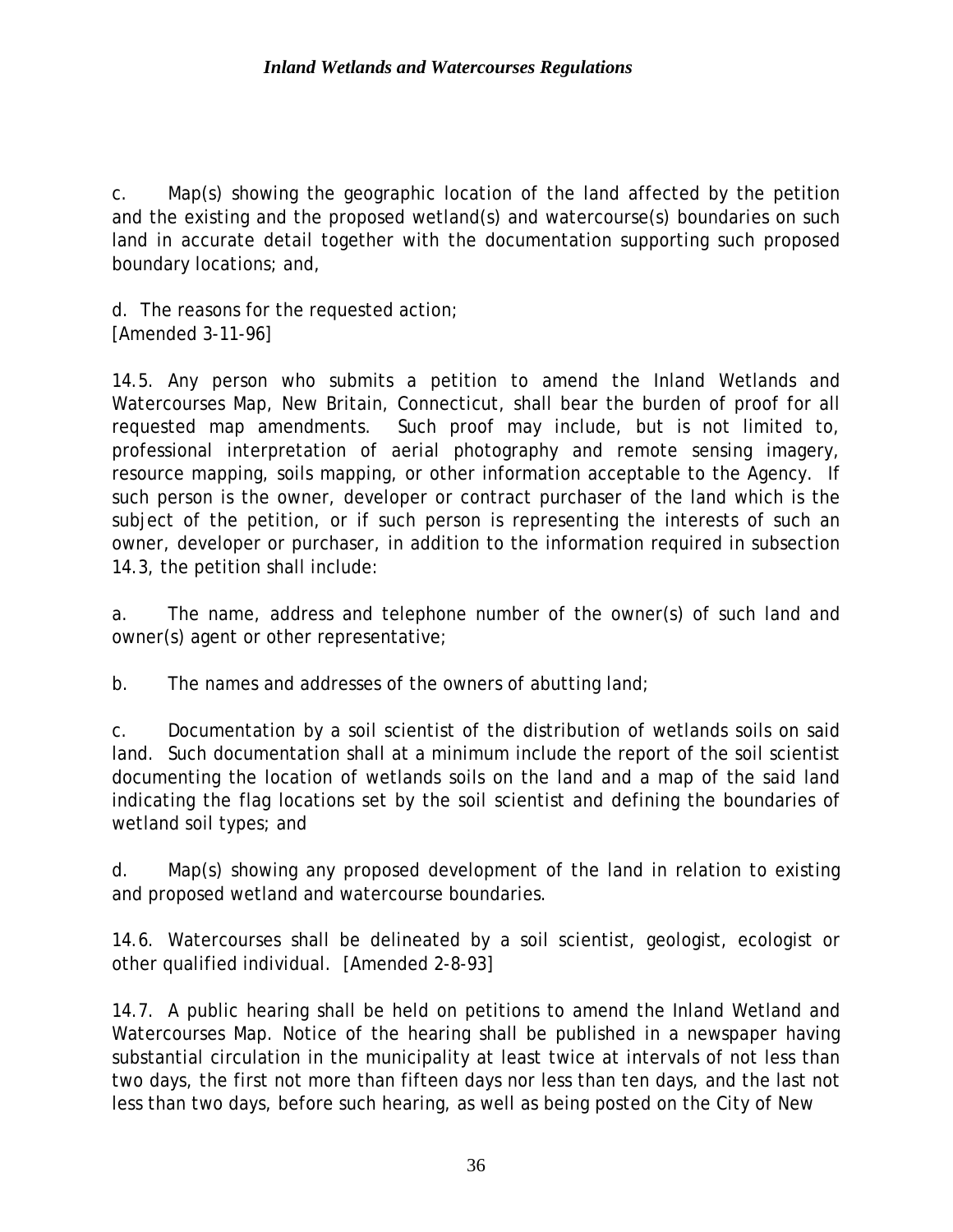Britain website. A copy of such proposed boundary change shall be filed in the office of the town clerk, for public inspection at least ten days before such hearing. [Amended 7-27-05]

14.8. The Agency shall hold a public hearing on a petition to amend the regulations and/or the Inland Wetlands and Watercourses Map within sixty-five (65) days after receipt of such petition. The hearing shall be completed within thirty-five (35) days of commencement. The Agency shall act upon the changes requested in such petition within sixty-five (65) days after the completion of such hearing. At such hearing any person may appear and be heard and may be represented by agent or attorney. The petitioner may consent to one or more extensions of any periods specified in this subsection provided the total extension of all such periods shall not be for longer than sixty-five (65) days or may withdraw such application. Failure of the Agency to act within any time period specified in this subsection, or any extension thereof, shall not be deemed to constitute approval of the petition. [Amended 7-27-05]

14.9. The Agency shall make its decision and state, in writing, the reasons why the change in the Inland Wetland and Watercourses Map was made.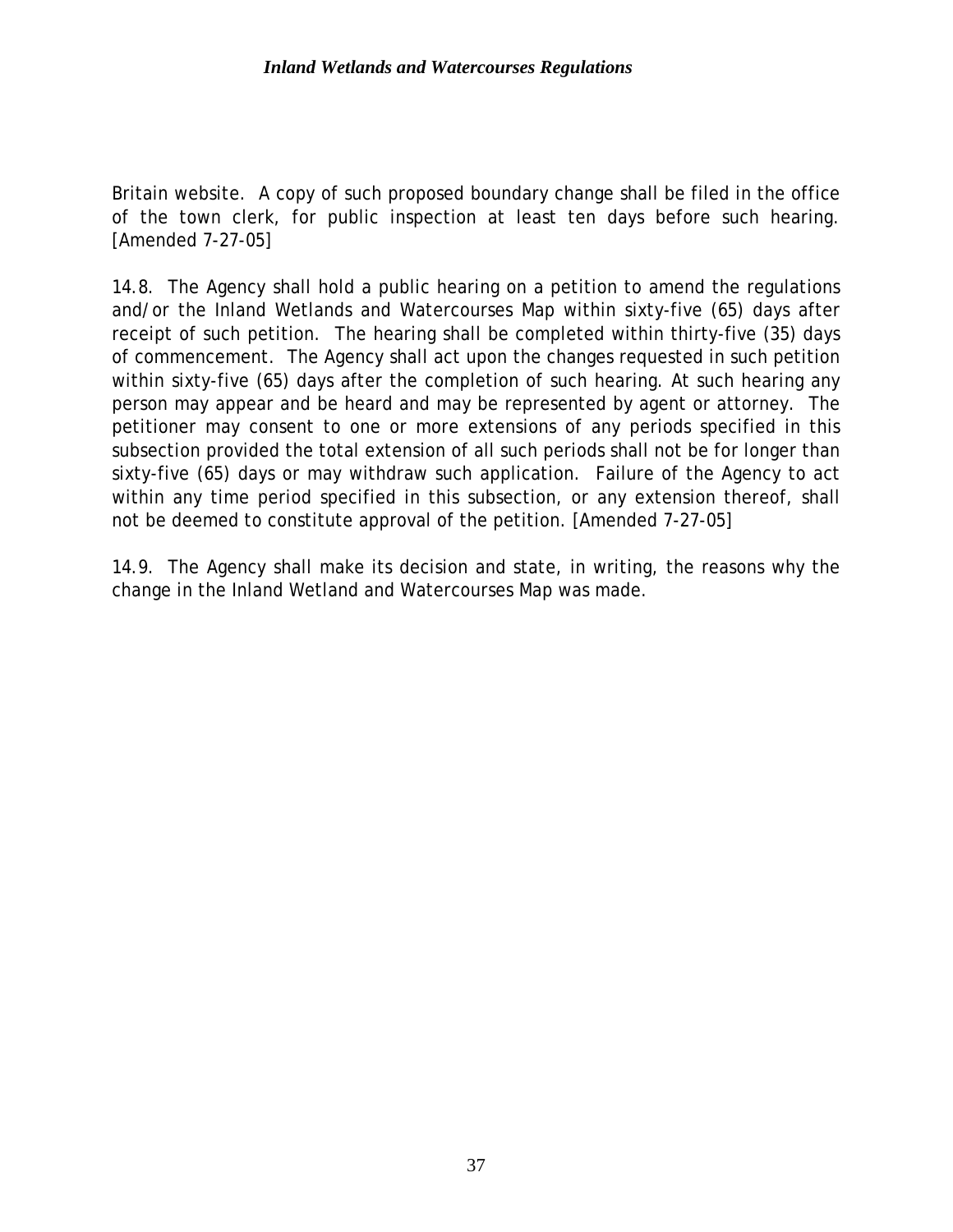## **SECTION 15. APPEALS**

15.1. Appeal on actions of the Agency shall be made in accordance with the provisions of Section 22a-43 of the General Statutes, as amended.

15.2. Notice of such appeal shall be served upon the Agency and the Commissioner of Environmental Protection.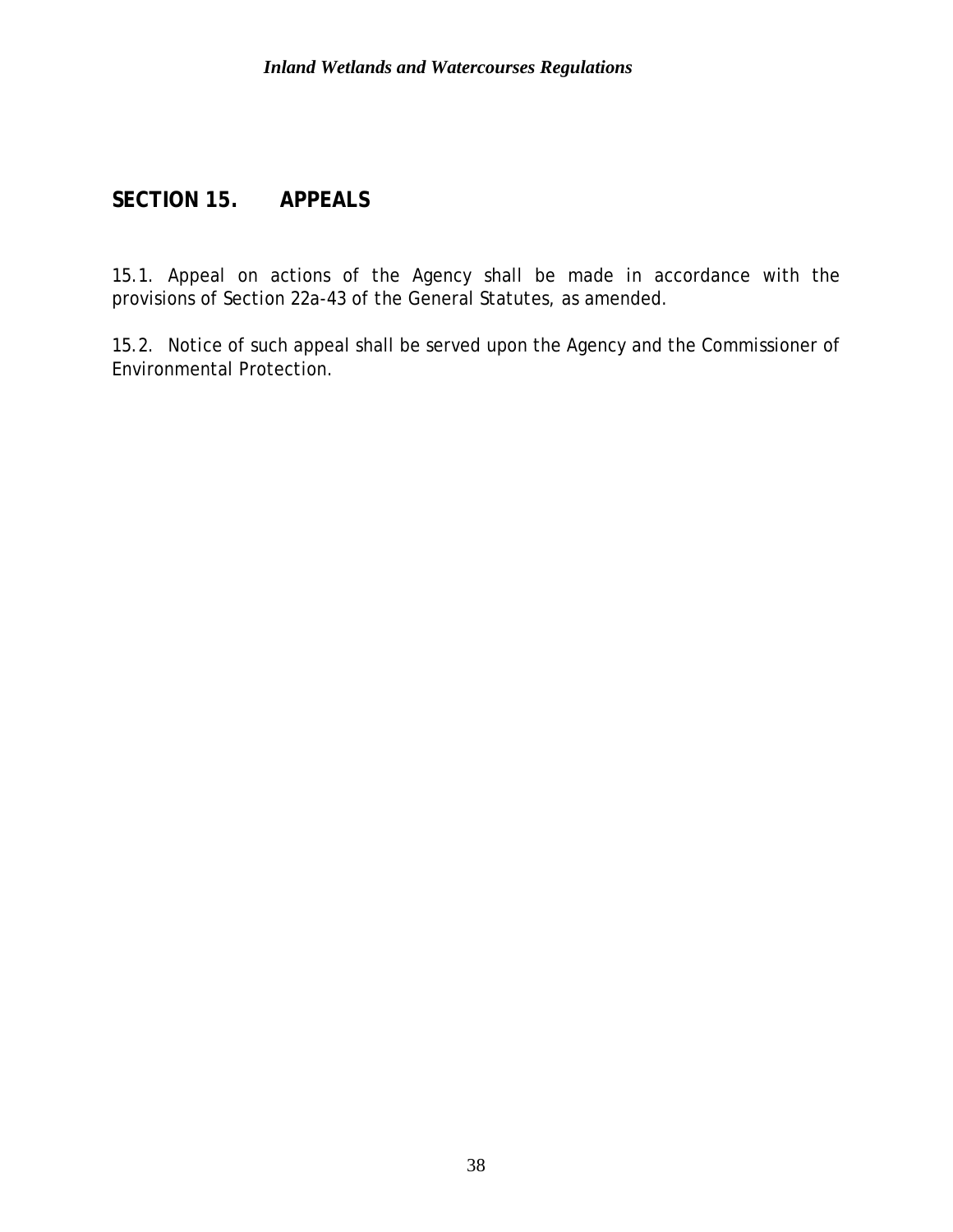### **SECTION 16. CONFLICT AND SEVERANCE**

16.1. If there is a conflict between the provisions of these regulations, the provision which imposes the most stringent standards for the use of wetlands and watercourses shall govern. The invalidity of any word, clause, sentence, section, part, subsection or provision of these regulations shall not affect the validity of any other part which can be given effect without such valid part or parts.

16.2. If there is a conflict between any provision of these regulations and any provision of the act, the provisions of the act shall govern. [Amended 5-11-98]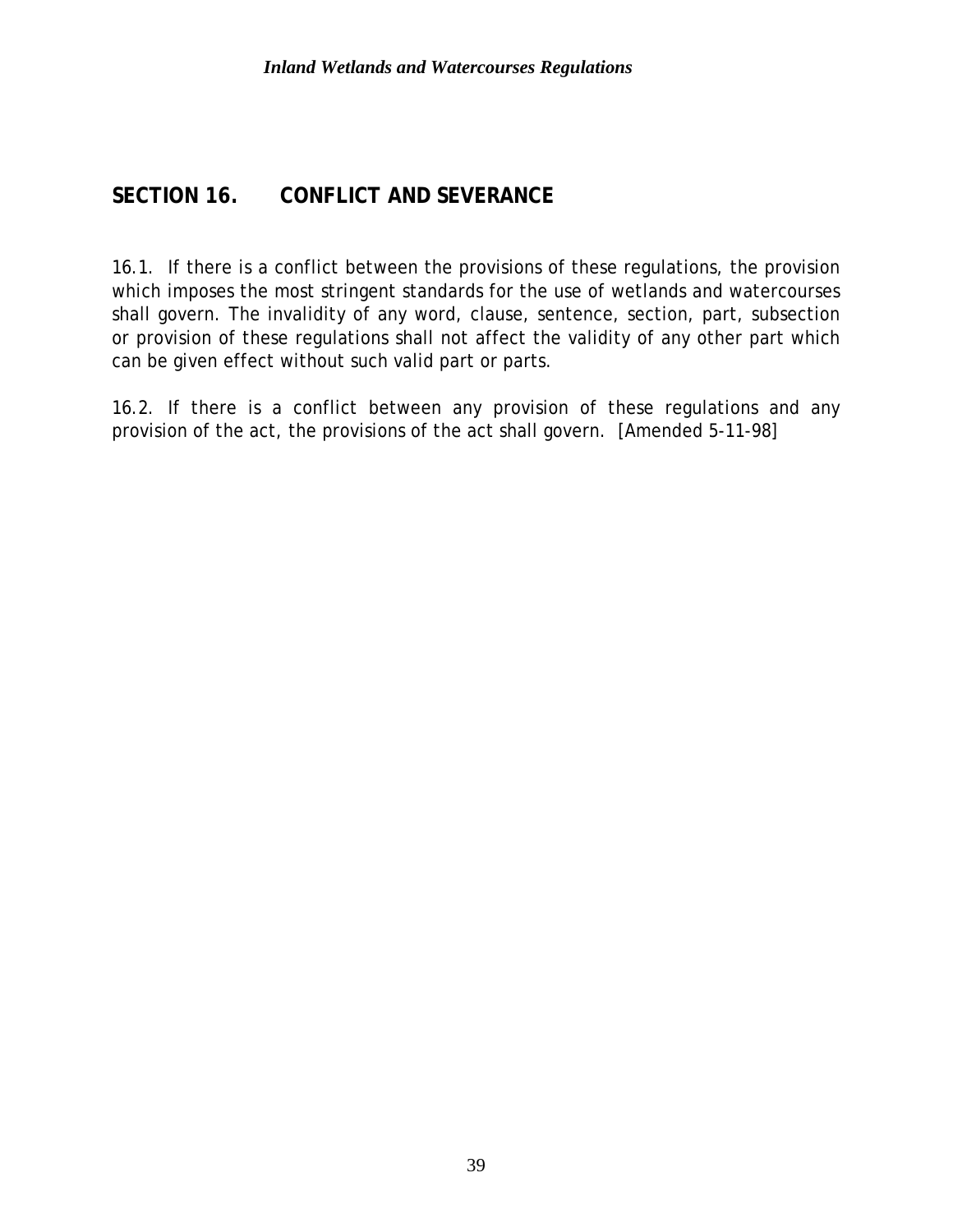#### **SECTION 17. OTHER PERMITS**

17.1. Nothing in these regulations shall obviate the requirements for the applicant to obtain any other assents, permits or licenses required by law or regulation by the City of New Britain, State of Connecticut and the Government of the United States including any approval required by the Connecticut Department of Environmental Protection and the U.S. Army Corps of Engineers. Obtaining such assents, permits or licenses is the sole responsibility of the applicant.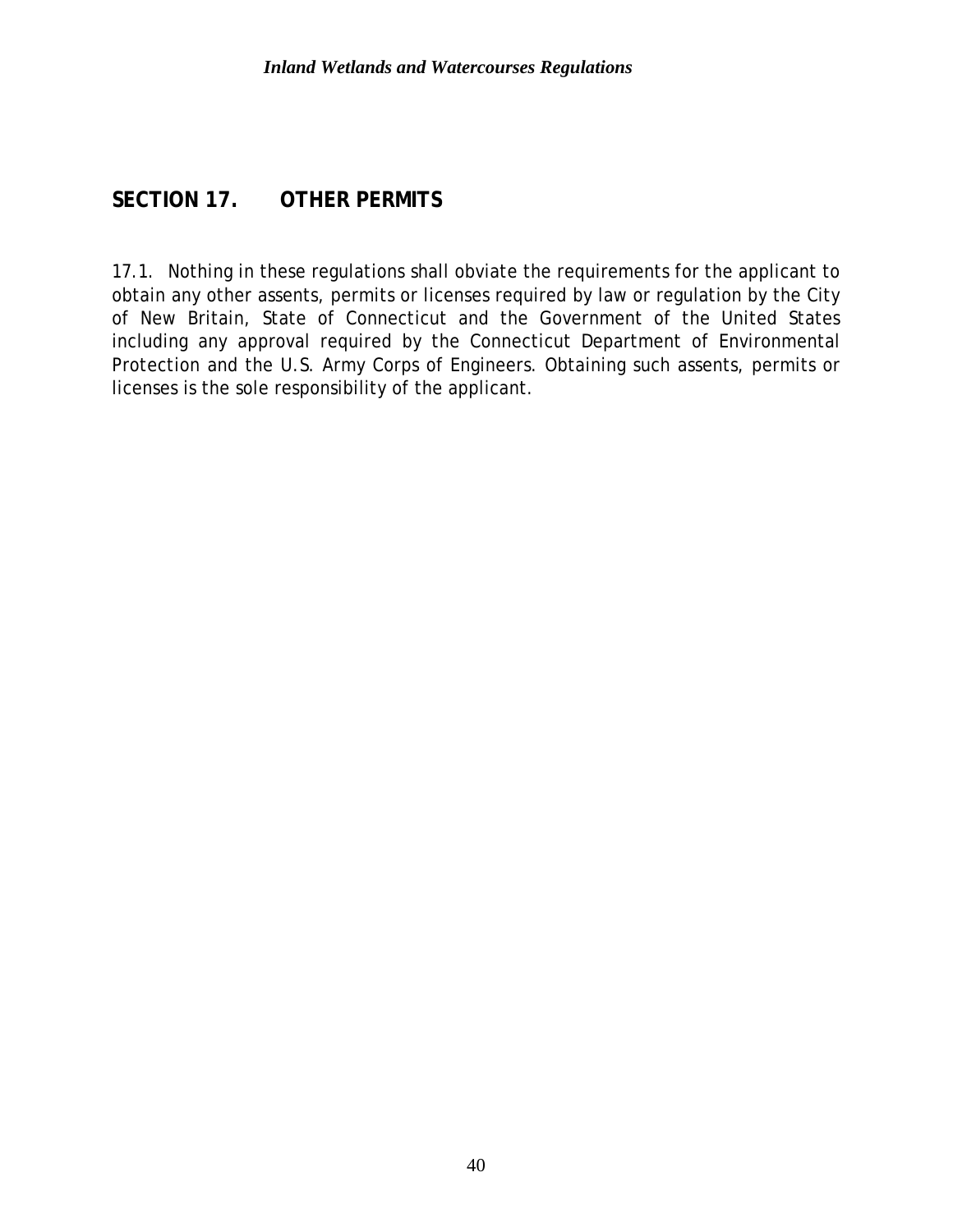### **SECTION 18. STAFF ASSISTANCE**

18.1. For purposes of carrying out these regulations the Agency shall be authorized to designate the City Plan Department of the City of New Britain as its designated agent to provide clerical and secretarial assistance to the Agency.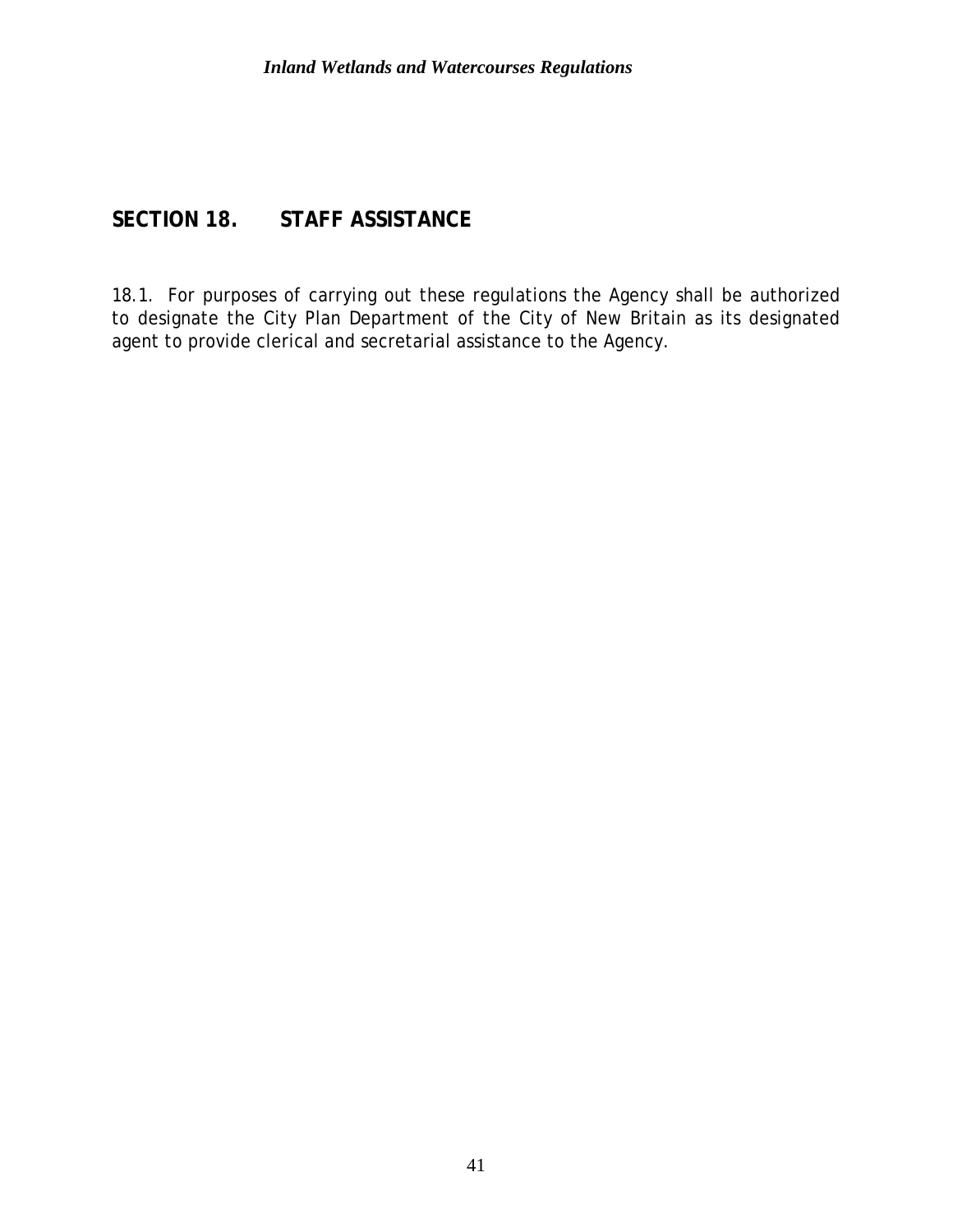## **SECTION 19. EFFECTIVE DATE OF REGULATIONS**

19.1. These regulations including the Inland Wetlands and Watercourses Map, application forms, fee schedule and amendments thereto, shall become effective upon filing in the Office of the Town Clerk and publication of a notice of such action in a newspaper having general circulation in the City of New Britain.

Rev. 4/15/14 SPS/gr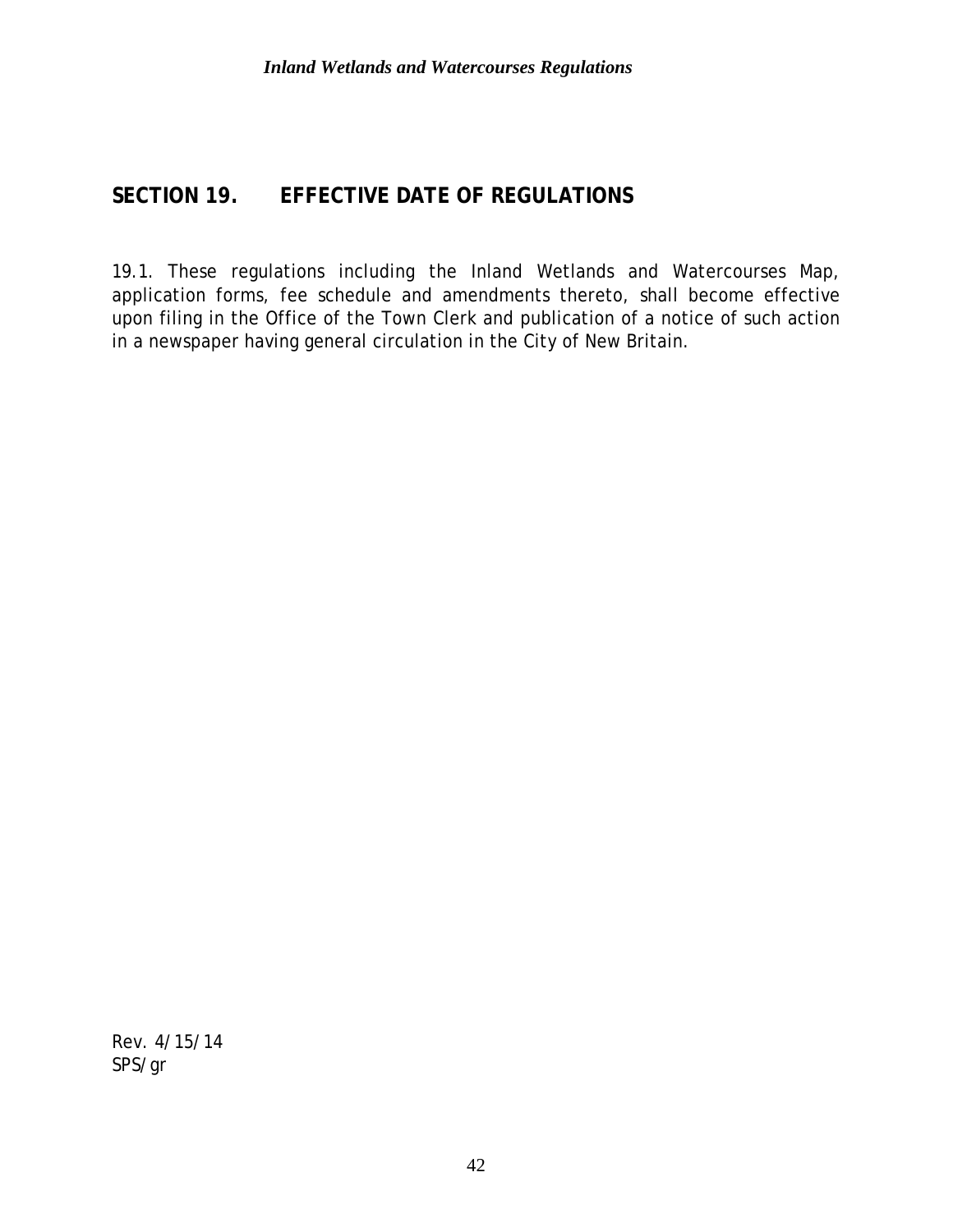#### **APPENDIX A**

Application Fees:

| <b>Basic Inland Wetlands Permit</b><br>(If no public hearing is required)         |             | \$250.00 |
|-----------------------------------------------------------------------------------|-------------|----------|
| Inland Wetlands Permit - Significant Impact Activity<br>(Public Hearing Required) | <b>Plus</b> | \$250.00 |
| Amendment to Inland Wetlands Map                                                  |             | \$400.00 |

Note: All fees are inclusive of the \$60.00 State Land Use Fee.

Effective: 4/15/14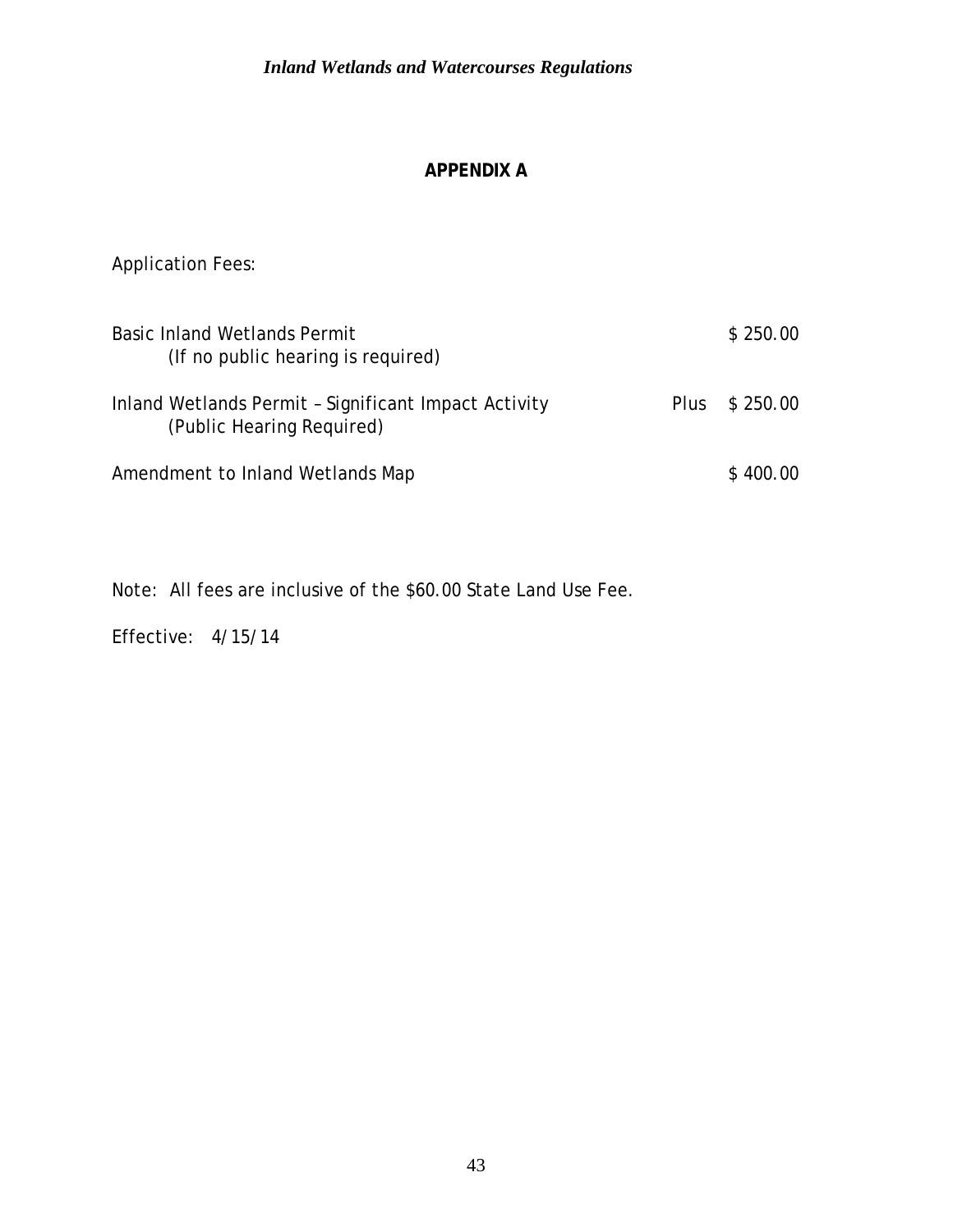#### **APPENDIX B**

#### DATES OF AMENDMENTS TO INLAND WETLANDS AND WATERCOURSES REGULATIONS

| <b>DATE</b>       | <b>SECTION(S) AMENDED</b>                                                                                                                                                                |
|-------------------|------------------------------------------------------------------------------------------------------------------------------------------------------------------------------------------|
| March 4, 1989     | Adoption of Updated Inland Wetlands Regulations                                                                                                                                          |
| March 11, 1991    | Section 8.4<br>Sections 11.2 and 11.4                                                                                                                                                    |
| October 19, 1992  | Sections 11.5 and 11.8                                                                                                                                                                   |
| February 8, 1993  | Section 7.9<br>Section 14.6                                                                                                                                                              |
| April 11, 1994    | Section 11.8                                                                                                                                                                             |
| March 11, 1996    | Sections 2.1ee and 2.1ff<br>Section 3.1<br>Sections 14.3 and 14.4                                                                                                                        |
| November 10, 1997 | Section 2.1<br>Section 7 (Added new subsection 7.2 & renumbered<br>subsequent subsections)<br>Section 7.4 {formerly Section 7.3}<br>Section 7.5e and 7.5f<br>Section 7.6<br>Section 7.6c |
| May 11, 1998      | Section 4.1a<br>Section 16.2                                                                                                                                                             |
| February 8, 1999  | Section 9.1                                                                                                                                                                              |
| May 25, 2000      | Section 9.1                                                                                                                                                                              |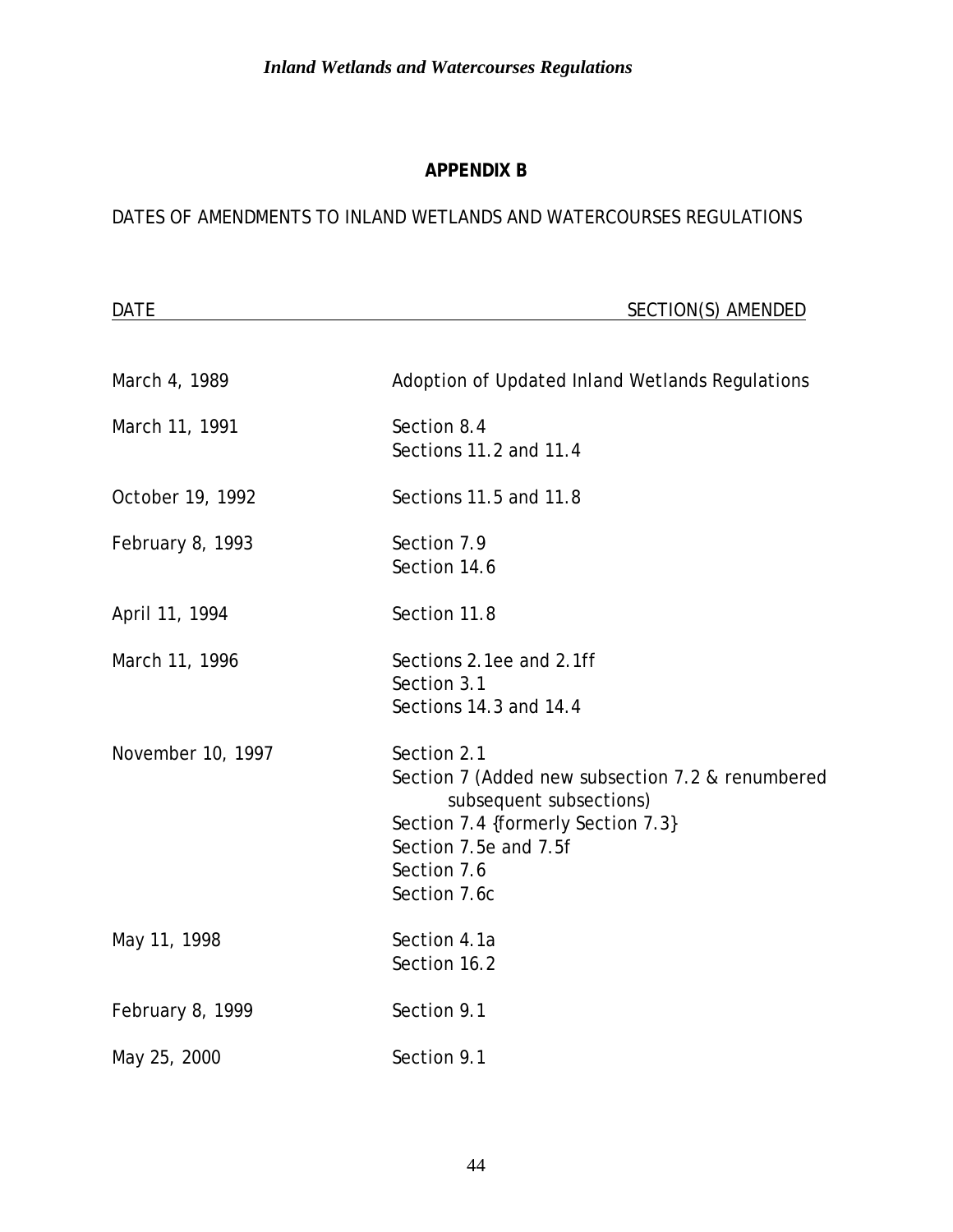#### **APPENDIX B**

#### DATES OF AMENDMENTS TO INLAND WETLANDS AND WATERCOURSES REGULATIONS

DATE SECTION(S) AMENDED

| July 27, 2005   | Section 8.3<br>Section 9.1<br>Section 9.2<br>Section 10.5 ([NEW] Deleted existing 10.5, inserted<br>new 10.5) |
|-----------------|---------------------------------------------------------------------------------------------------------------|
|                 | Section 10.6 ([NEW] previous 10.6 renumbered as 10.8)<br>Section 10.7 [NEW]                                   |
|                 | Section 11.2                                                                                                  |
|                 | Section 13.4<br>Section 14.7                                                                                  |
|                 | Section 14.8 ([NEW] Deleted existing 14.8,<br>inserted new 14.8)                                              |
|                 | Appendix A (Amended fee schedule)                                                                             |
|                 |                                                                                                               |
| March 10, 2009  | Section 7.10                                                                                                  |
|                 | Section 7.11 [NEW]                                                                                            |
|                 | Section 10.8 ([NEW] previous 10.8 renumbered as 10.10)<br>Section 10.9 [NEW]                                  |
|                 |                                                                                                               |
| August 10, 2010 | Section 7.10                                                                                                  |
|                 | Section 11.8                                                                                                  |
|                 |                                                                                                               |
| May 8, 2012     | Section 4.1                                                                                                   |
|                 | Section 4.2                                                                                                   |
|                 | Section 7.10<br>Section 11.8                                                                                  |
|                 |                                                                                                               |